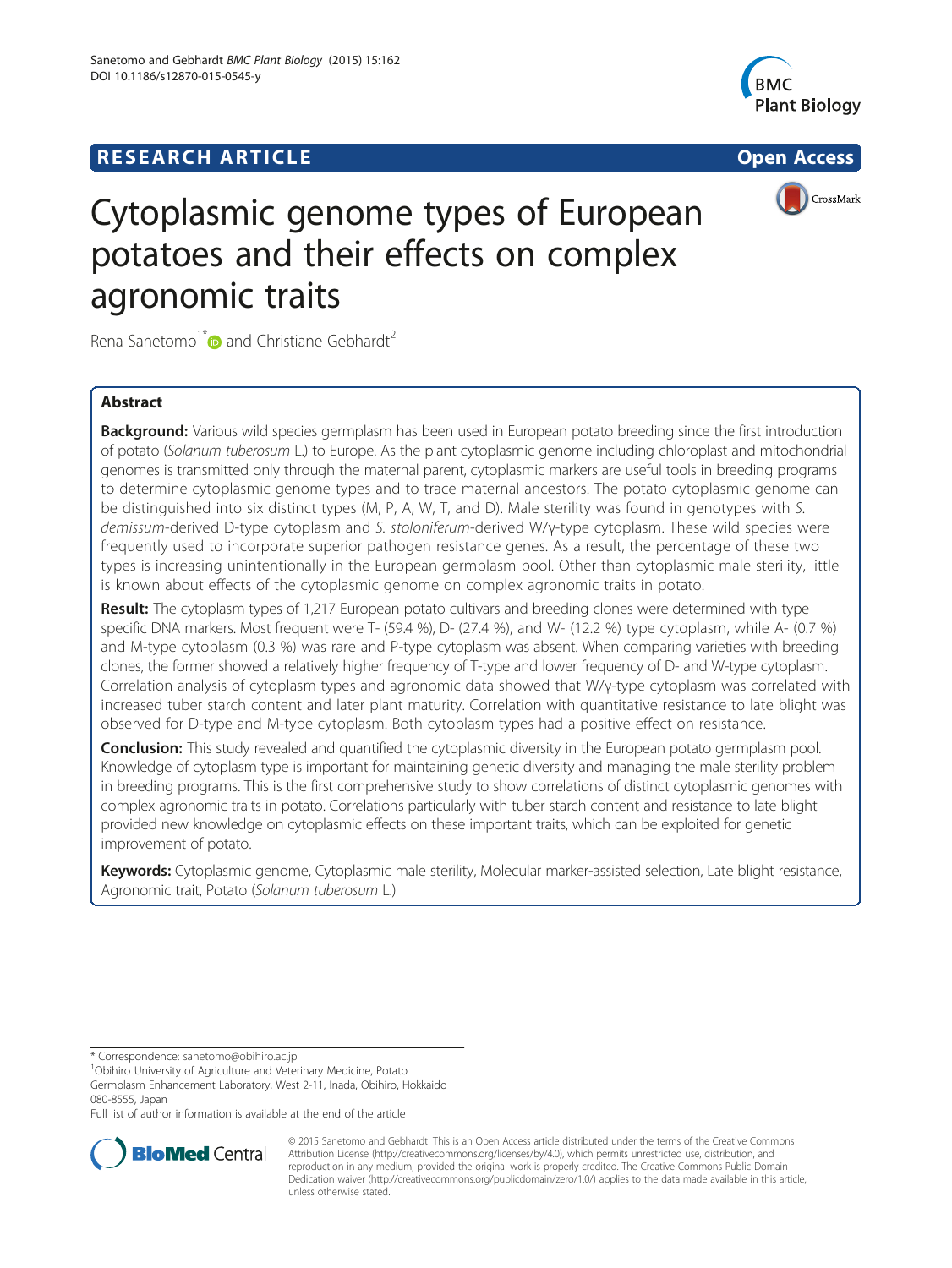#### Background

In a plant cell, multiple copies of chloroplast and mitochondrial DNA co-exist with one copy of nuclear DNA. Thus, the expression and function of nuclear genes should be affected in various ways by chloroplast and mitochondrial genes. A typical phenomenon caused by an interaction between nuclear and mitochondrial genes is cytoplasmic male sterility frequently found in crop species [[1\]](#page-14-0). Chloroplast and mitochondrial DNA compose the cytoplasmic genome and are maternally inherited in most angiosperms [[2](#page-14-0), [3](#page-14-0)]. Various effects of different cytoplasmic genomes on agronomic traits have been demonstrated in classical work in Triticum and Aegilops using cytoplasm substitution lines [[4](#page-14-0)].

Potato (Solanum tuberosum L.) is a crop that possesses different types of cytoplasmic genomes within a cultivar group. Since its first introduction into Europe in the sixteenth century, many diseases have threatened potato cultivation. In order to overcome them, new genetic resources have been frequently utilized from cultivated Andean landraces and wild potato species [\[5, 6](#page-14-0)]. The first introduction into Europe is thought to have been S. tuberosum L. ssp. andigena (referred to as S. tuberosum L. Andigenum Group by Spooner et al. [\[7](#page-14-0)]. In this article we tentatively use the taxonomy of Hawkes [[8\]](#page-14-0)). Later Chilean forms (S. tuberosum L. ssp. tuberosum) were introduced which became the ancestors of modern cultivars improved for short stolons, early vine maturity and high tuber yield in Europe and North America [[5](#page-14-0), [6](#page-14-0), [8](#page-14-0), [9\]](#page-14-0). The first dramatic change in the cultivar spectrum happened with the late blight epidemics caused by Phytophthora infestans, resulting in the Irish Famine (1845–1847). Soon after the Famine, modern potato breeding started using only a few Chilean ssp. tuberosum clones including the cultivar Rough Purple Chili and an ancestor of Alte Daber [[5, 6, 10\]](#page-14-0). In 1906, Salaman [[11\]](#page-14-0) detected resistance to late blight in  $S \times$  *edinense* Berth. and crossed it with ssp. tuberosum. In 1908, the Mexican hexaploid species S. demissum Lindl. was introduced, which then started the breeding for late blight resistance with S. demissum germplasm in Germany [[5\]](#page-14-0). The resultant pentaploid hybrid could be backcrossed easily with S. tuberosum. More beneficial tetraploid hybrids were obtained by crossing the diploid cultivated species S. phureja Juz. et Buk. with S. demissum [\[5](#page-14-0), [12\]](#page-14-0). These efforts resulted in more than 80 % of modern cultivars of Germany carrying genes from S. demissum [\[5](#page-14-0)]. Many aphid transmitted viruses also damage severely potato cultivation. Plants infected by Potato virus Y (PVY) and Potato *virus X* (PVX) are badly harmed. In Europe, extreme resistance to PVY was first detected by Stelzer in S. sto-loniferum Schltdl. [[13](#page-14-0)]. A dominant major gene  $Ry_{sto}$ was found by Ross [\[14](#page-14-0)] and Cockerham [[15\]](#page-14-0). A major gene  $Rx_{acl}$  for resistance to PVX was found in S. acaule Bitt. [[15](#page-14-0), [16](#page-14-0)]. These resistance genes, sometimes found in complex hybrids such as those from a cross  $(S. \, \text{acaule} \times S. \, \text{c} \cdot S)$ stoloniferum)  $\times$  S. tuberosum, were introduced into many parental lines in Germany. Potato cyst nematodes have raged throughout Europe probably since the midnineteenth century. The gene H1 for extreme resistance to the potato cyst nematode Globodera rostochiensis (Woll.) was detected in ssp. andigena accession CPC 1673 in the Commonwealth Potato Collection [[17](#page-14-0)–[19\]](#page-14-0). Resistance to G. pallida pathotype Pa2/3 was introgressed into breeding lines from the wild potato species S. vernei Bitt. et Wittm. and S. spegazzinii Bitt.. Nowadays, most modern German cultivars have one or more nematode resistance genes from these species. After a seriously raging wart epidemic in 1910, caused by the fungus Synchytrium endobioticum, genes for resistance to S. endobioticum were found in some wild species [[20](#page-14-0), [21](#page-14-0)] and have been used for a long time for successful prevention [[22](#page-14-0), [23\]](#page-14-0). As briefly summarized above, resistance breeding in Europe has an intricate history and is based on the frequent use of wild species germplasm. Consequently, various cytoplasmic genomes are expected to be present in European potatoes. However, it is difficult to identify cytoplasmic genomes by tracing back the maternal lineage, often because no information is available about which parent was used as the female parent in a cross. Sometimes also no pedigree record is available for breeding clones.

Comparing reciprocal hybrid populations, it has long been known that the cytoplasm of S. tuberosum ssp. tuberosum is different from that of S. tuberosum ssp. andigena, the former inducing higher percentage of tuberization, higher tuber yield, higher tuber numbers, and earlier vine maturity [\[24](#page-14-0)–[28](#page-14-0)]. Several cytoplasmic genomes were distinguished among cultivated potatoes and its related wild species [[29](#page-14-0)]. Polymerase chain reaction (PCR)-based markers were developed that distinguish S. tuberosum ssp. tuberosum-type chloroplast DNA from the other chloroplast DNA types [[30](#page-14-0), [31](#page-14-0)]. Lössel et al. [[30](#page-14-0)] also developed PCR markers that distinguish three mitochondrial DNA types ( $\alpha$ -,  $\beta$ -, and γ-types). Recently, Hosaka and Sanetomo [\[32](#page-14-0)] developed a simpler and more informative technique using a set of five cytoplasmic markers (four chloroplast and one mitochondrial DNA markers), which differentiate six potato cytoplasm types: M, P, A, W, T, and D. The P- and A-type cytoplasm and the T- and D-type cytoplasm are relatively distinct types within the M- and W-type cytoplasm, respectively, each of which has diverse cytoplasmic variations [[33](#page-14-0), [34](#page-14-0)]. Andean cultivated potatoes evolved from ancestral wild species with M or M-derived type cytoplasm, while all other wild species not involved in the origin of cultivated potatoes have W or W-derived type cytoplasm [[32](#page-14-0)]. The A-type cytoplasm is most prevalent in S. tuberosum ssp. andigena, while the T-type cytoplasm is most prevalent in S.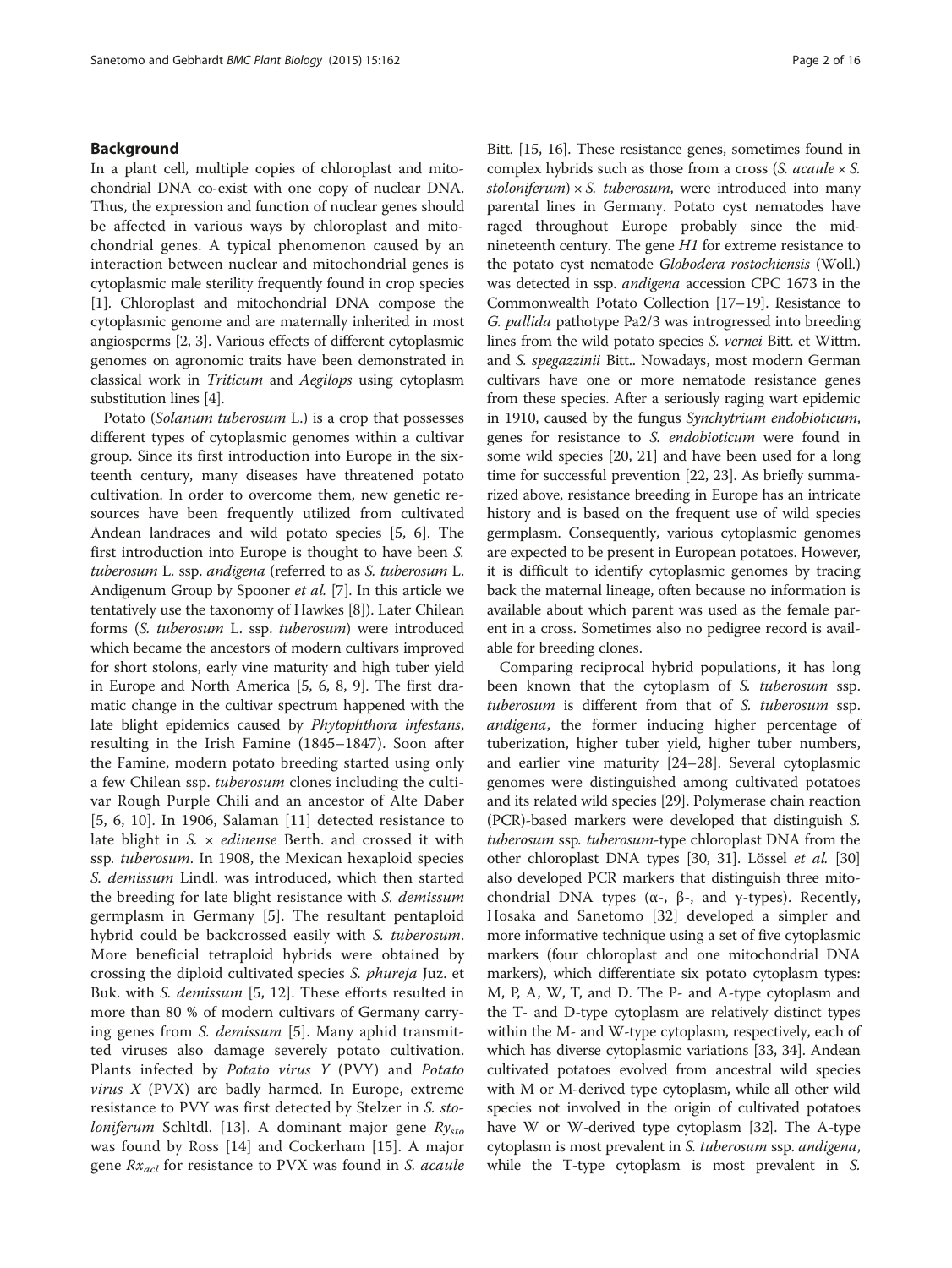<span id="page-2-0"></span>tuberosum ssp. tuberosum. The P-type cytoplasm was introduced from S. phureja [\[35\]](#page-14-0), while the D-type cytoplasm was introduced from *S. demissum* into the common potato gene pool [\[36\]](#page-14-0). This cytoplasm type definition system is validated only among cultivated potatoes and their close wild relatives [[37\]](#page-14-0). Many wild species have specific cytoplasmic genomes [\[34\]](#page-14-0), all of which are assigned as W-type cytoplasm. In order to distinguish the S. stoloniferumderived cytoplasm carried by many modern varieties, an additional mitochondrial marker ALM\_4/ALM\_5, developed by Lössel et al. [\[30](#page-14-0)] is needed, by which three mitochondrial types,  $\alpha$ -,  $\beta$ -, and γ-types can be distinguished. The S. stoloniferum-derived cytoplasm is characterized as W/γ subtype [\[30](#page-14-0)].

Cytoplasmic male sterility was found in interspecific crosses in potato, realizing the existence of different cytoplasm, as has been known in other crop species [[1, 38, 39](#page-14-0)]. The common potato cytoplasm induces various types of intrinsic sterility [\[40](#page-14-0)]. Cultivars carrying the PVY resistance gene  $Ry_{sto}$  exhibit complete male sterility caused by interaction with mitochondrial DNA of S. stoloniferum [[41, 42](#page-14-0)], which is characterized as  $W/\gamma$ subtype cytoplasm [\[30](#page-14-0), [43](#page-14-0)]. Sterile pollen grains clumped together in tetrads, so it was called "tetrad sterility" [\[44](#page-14-0)] or "lobed sterility" [\[45](#page-14-0)]. The same type of sterility was also observed with S. verrucosum-derived cytoplasm [[44](#page-14-0)]. Pentaploid  $F_1$  hybrids can be easily obtained when S. demissum is crossed as a female parent with S. tuberosum. The hybrids produce normal-looking pollen, however, they are non-functional as male parents. The progeny produced by continued backcrossing with the pollen of S. tuberosum can be used only as female parents, although these plants produce abundant stainable pollen [[46](#page-14-0)]. Thus, the S. demissum-derived cytoplasm is also associated with functionally male sterile pollen. Once S. stoloniferum or S. demissum cytoplasm are incorporated into parental lines, they can be used only as female parents. Continued infiltration of the potato gene pool by these cytoplasm would worsen male sterility problems as warned by Provan *et al.* [\[47\]](#page-14-0) and Hosaka and Sanetomo [[32](#page-14-0)].

Marker-assisted selection is an efficient breeding tool that connects genotypes with agronomic traits and pathogen resistances. Various diagnostic DNA markers are available now for potato breeding [[35, 48](#page-14-0)–[50\]](#page-15-0). Recently, association genetics has been applied to identify diagnostic markers for quantitative traits that are controlled by multiple genes and environmental factors. For example, associations were discovered between DNA polymorphisms at individual candidate loci and complex traits such as tuber yield, starch and sugar content  $[51–54]$  $[51–54]$  $[51–54]$  $[51–54]$  $[51–54]$ . Gebhardt *et al.* [\[55](#page-15-0)] genotyped a gene bank collection of 600 potato cultivars with five DNA markers linked to a previously mapped quantitative trait locus (QTL) for resistance to late blight and plant

maturity. Significant association with quantitative resistance to late blight and plant maturity was detected with PCR markers derived from  $R1$ , a major gene for race specific resistance to late blight, or tightly linked to R1. The marker alleles associated with increased resistance and later maturity were traced to an introgression from S. demissum [\[55\]](#page-15-0). Pajerowska-Mukhtar et al. [[56](#page-15-0)] tested 24 candidate loci for association with field resistance to late blight and plant maturity in a population of 184 breeding clones and found single nucleotide polymorphisms (SNPs) in the Allene Oxide Synthase 2 (StAOS2) gene associated with field resistance to late blight.

Using cytoplasmic markers, Lössel et al. [\[30\]](#page-14-0) indicated that W/ $\alpha$  and W/ $\gamma$ -type cytoplasm showed a higher tuber starch content than T/β-type cytoplasm. Apart from that, little is known about effects of the cytoplasmic genome on agronomic performance, mainly because an accurate method to distinguish cytoplasmic genomes was not available until recently.

In this study, we analyzed 1,383 tetraploid genotypes of six different populations to disclose the cytoplasmic diversity in European potato gene pool. These populations have been previously evaluated for agronomic traits such as late blight resistance, chip quality, tuber yield and starch content, plant maturity and susceptibility to tuber bruising in the context of searching for associations with nuclear markers. Correlations were investigated between different cytoplasm types and agronomic traits. The importance of cytoplasmic diversity and the correlation with some agronomic traits, especially with tuber starch content and resistance to late blight are discussed.

## Results

#### Cytoplasm types of European potato collections

A total of 1,383 tetraploid cultivars and breeding clones of six populations (Table 1) were genotyped using multiplex PCR with the cytoplasmic markers T, S, SAC, D,

Table 1 Populations used and quantitative agronomic trait data evaluated previously

|                |     | clones |     | Population Varieties Breeding Total Traits evaluated <sup>a</sup> | Reference |
|----------------|-----|--------|-----|-------------------------------------------------------------------|-----------|
| <b>BRUISE</b>  | 85  | 120    | 205 | BI, SCB, PM, TS, TSC, TY [52]                                     |           |
| $CHIPS-AII$ 34 |     | 194    | 228 | CQA, CQS, TSC, TY, TSY [50, 51, 54]                               |           |
| FURO-CUL 187   |     | Β      | 190 | - -                                                               | [83]      |
| GBC            | 511 | 25     | 536 | PM, RLBF, RLBT                                                    | [55]      |
| <b>PIN184</b>  |     | 184    | 184 | PM, rAUDPC, MCR, TSC [56]                                         |           |
| SUGAR40        | 39  |        | 40  | RSC.                                                              | $[53]$    |

<sup>a</sup>BI, bruising index; SCB, starch corrected bruising; PM, plant maturity; TS, tuber shape; TSC tuber starch content; TY, tuber yield; TSY, starch yield (=TSC × TY); CQA, chip quality after harvest; CQS, chip quality after 3 months storage at 4 °C; RLBF, foliage resistance to late blight; RLBT, tuber resistance to late blight; rAUDPC, the relative area under disease progress curve for the field infestation of Phytophthora infestans; MCR, maturity corrected resistance to late blight; RSC, tuber reducing sugar content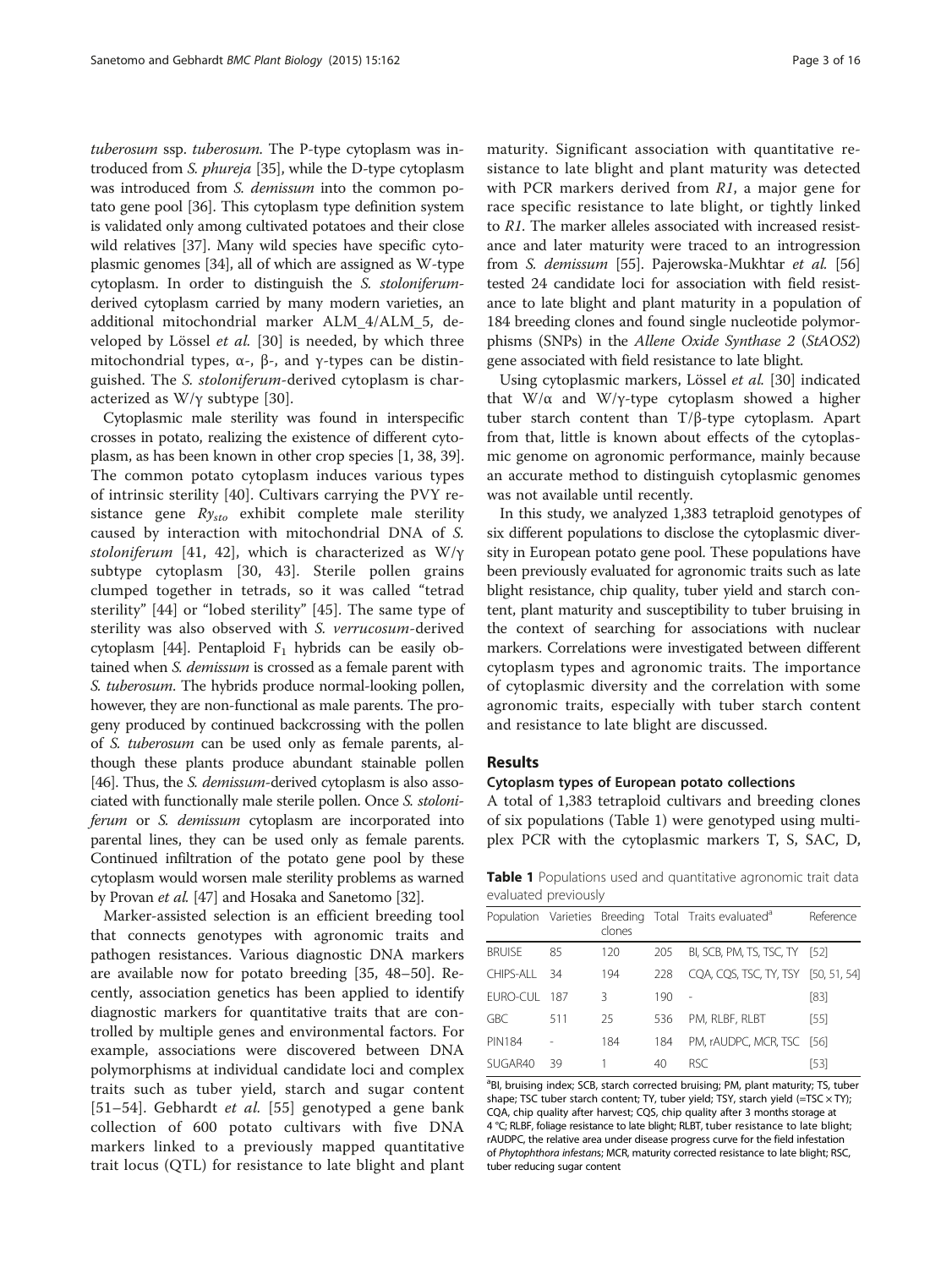| Population               | Τ            | D        | $\overline{A}$ | M                   | $W/\alpha$     | $W/\beta$ | W/γ    | $W/\alpha\beta$ | Total |
|--------------------------|--------------|----------|----------------|---------------------|----------------|-----------|--------|-----------------|-------|
| <b>BRUISE</b>            | 105 $(54)^a$ | 69 (21)  | $\mathbf{0}$   | $\mathbf 0$         | 0              | 1(1)      | 30(9)  | 0               | 205   |
|                          | 51.2 %       | 33.7 %   | 0.0 %          | 0.0%                | 0.0 %          | 0.5 %     | 14.6 % | 0.0 %           |       |
| CHIPS-ALL                | 114(13)      | 78 (17)  | $\mathbf 0$    | 0                   | 0              | 3         | 32(4)  | 0               | 227   |
|                          | 50.2 %       | 34.4 %   | 0.0 %          | 0.0 %               | 0.0 %          | 1.3 %     | 14.1 % | 0.0 %           |       |
| EURO-CUL                 | 118 (118)    | 42 (40)  | 4(4)           | 0                   | 1(1)           | 2(1)      | 22(22) | 1(1)            | 190   |
|                          | 62.1 %       | 22.1 %   | 2.1 %          | 0.0%                | 0.5 %          | 1.1 %     | 11.6 % | 0.5%            |       |
| <b>GBC</b>               | 375 (369)    | 109 (99) | 5(5)           | $\mathsf{O}\xspace$ | $\overline{2}$ | 12(12)    | 32(25) | 1(1)            | 536   |
|                          | 70.0 %       | 20.3 %   | 0.9%           | 0.0%                | 0.4%           | 2.2 %     | 6.0 %  | 0.2%            |       |
| <b>PIN184</b>            | 84           | 65       | 1              | $\overline{4}$      | 0              | 4         | 25     | 0               | 183   |
|                          | 45.9 %       | 35.5 %   | 0.5 %          | 2.2 %               | 0.0 %          | 2.2 %     | 13.7 % | 0.0%            |       |
| SUGAR40                  | 22(21)       | 8(8)     | $\mathbf 0$    | $\circ$             | 0              | $\circ$   | 10(10) | 0               | 40    |
|                          | 55.0 %       | 20.0 %   | 0.0 %          | 0.0%                | 0.0 %          | 0.0 %     | 25.0 % | 0.0%            |       |
| Total without duplicates | 723          | 333      | 9              | $\overline{4}$      | 3              | 18        | 126    |                 | 1217  |
|                          | 59.4 %       | 27.4 %   | 0.7 %          | 0.3 %               | 0.2 %          | 1.5 %     | 10.4 % | 0.1%            |       |

<span id="page-3-0"></span>Table 2 The number of genotypes and percentages with different cytoplasm types in each population

<sup>a</sup>The number of cultivars is shown in parentheses

and A. One genotype of population PIN184 showed a mixed pattern of T- and M-type cytoplasm, while another genotype of population CHIPS-ALL showed a mixed pattern of T- and D-type cytoplasm, probably due to DNA contaminations. These two genotypes were discarded for the further analysis. Genotypes with W-type cytoplasm were further examined using the mtDNA (mitochondrial DNA) marker ALM\_4/ALM\_5 which distinguished four different subtype cytoplasm: W/α, W/β, W/γ, and the fourth type. The fourth type detected in one cultivar had both 2.4 kb and 1.6 kb bands (= Type 3 banding pattern reported by Hosaka and Sanetomo [\[32\]](#page-14-0)), which is designated as W/αβ-type cytoplasm in this article.

The T-type cytoplasm was the most prevalent in all six populations (Table 2, Additional file [1:](#page-13-0) Table S1). The GBC population consisting of 536 genotypes included many old varieties. 369 varieties and 6 breeding clones had T-type cytoplasm, being the highest frequency of Ttype cytoplasm (70.0 %) among all populations. On the other hand, T-type cytoplasm was found in less than half of the genotypes (45.9 %) in the PIN184 population, which represented modern breeding materials. In contrast, D-type cytoplasm was found with the highest frequency in the PIN184 population (35.5 %) and the lowest frequency in the GBC population (20.3 %). Within W-type cytoplasm, the subtype  $W/\gamma$  was the most frequent. The frequency of W/γ-type cytoplasm in the EURO-CUL and GBC populations was 11.6 % and 6.0 %, respectively, which was lower than those of the other four populations (13.7 % − 25.0 %). The variety "Raisa" and two breeding clones "CIP 38 31 17 06" and "MPI79.452/14D" had the W/α-type cytoplasm. Eighteen genotypes had the W/βtype. Only the variety "Rita", which was included in both EURO-CUL and GBC populations, had W/αβ-type cytoplasm. A-type cytoplasm was found in four genotypes in EURO-CUL, five genotypes in GBC and one genotype in PIN184. All four genotypes with M-type cytoplasm were from the PIN184 population.

One hundred and nineteen varieties and one breeding line were duplicated in at least two populations. Of these duplicated genotypes, 104 had the identical cytoplasm type in all duplicates, whereas 16 (13 %) had different cytoplasm types (Additional file [2](#page-13-0): Table S2), probably due to sampling errors. Discarding these duplicates, a total of 1,217 varieties and breeding clones were actually determined for the cytoplasm types: 723 (59.4 %) had Ttype, 333 (27.4 %) D-type, 9 (0.7 %) A-type, 4 (0.3 %) Mtype and 148 (12.2 %) had W-type cytoplasm (Table 2). None of the genotypes had the P-type cytoplasm. Of 1,217 genotypes, 694 were named cultivars, of which 480 (69.2 %) had T-type, 148 (21.3 %) D-type, 8 (1.2 %) A-type and 58 (8.4 %) had W-type cytoplasm (W/ $\gamma$  = 6.5 %). The remaining 523 genotypes were breeding clones, of which 243 (46.5 %) had T-type, 185 (35.4 %) D-type, 1 (0.2 %) A-type, 4 (0.8 %) M-type and 90 (17.2 %) had W-type cytoplasm (W/ $\gamma$  = 15.5 %). The cultivars "Tannenzapfen" and "Pink Fir Apple" and the three cultivars "Asparges", "Corne de Bique" and "La Ratte" were treated as different cultivars, but are suspected to be identical, according to the German potato gene bank at Groß-Lüsewitz and the Potato Pedigree Database at Wageningen [[57\]](#page-15-0). All five cultivars had the A-type cytoplasm in common. The cytoplasm types of all 694 European varieties, 26 named breeding clones and 497 breeding clones with ID number of each breeding company are listed in Additional file [1](#page-13-0): Table S1.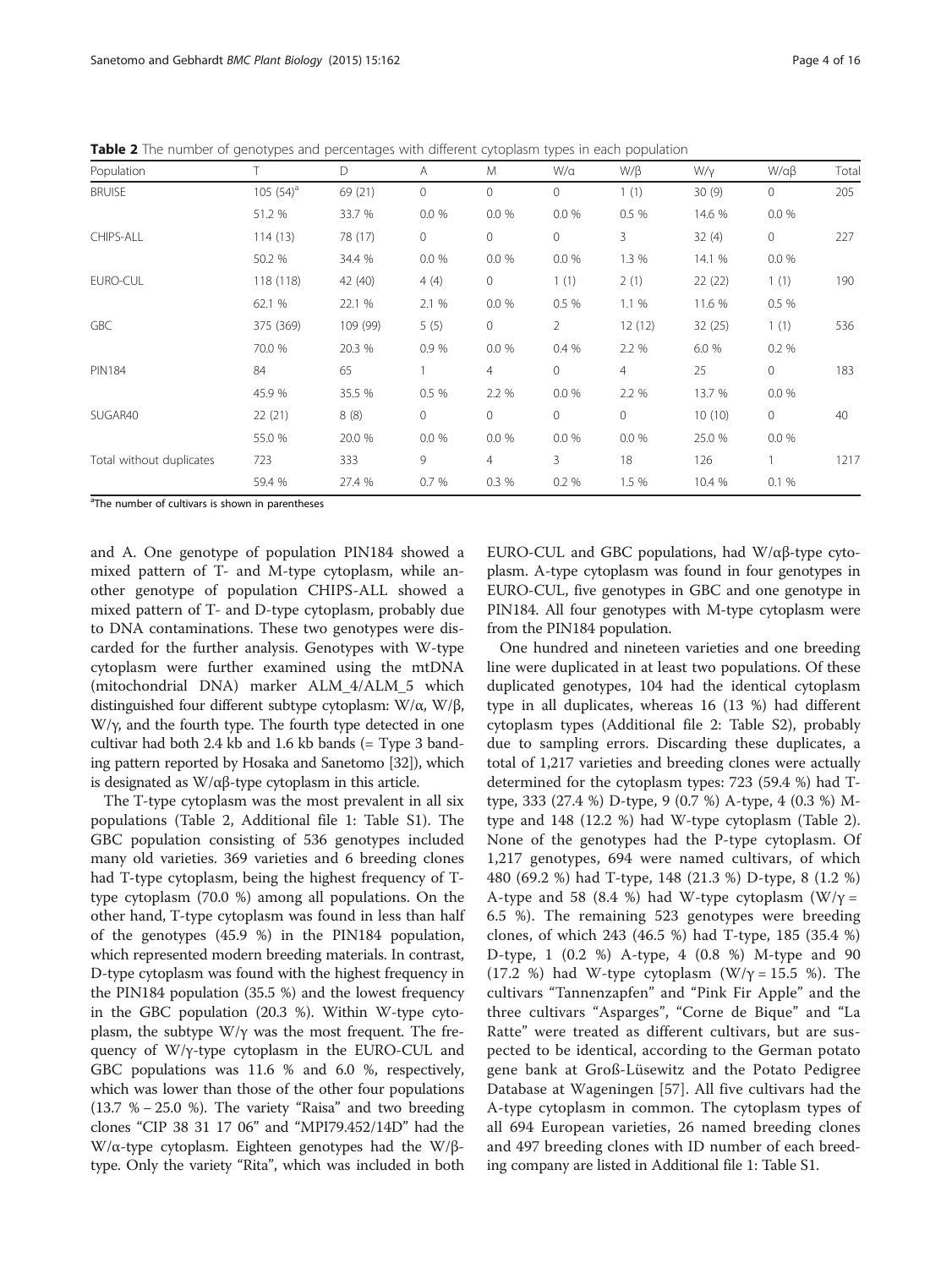# <span id="page-4-0"></span>Table 3 One-way ANOVA or Welch's test of cytoplasm types with phenotypic scores for agronomic traits

| Population    | Trait <sup>a</sup>                         | Cytoplasm                                                                                                                                                                                                                                                               | No. of                                                                                                                                                                                                                                 | Mean (SD)                                                                                                                                                                                                                                                                                                                                                                                                                                                                                                                                               | Statistics             |       |
|---------------|--------------------------------------------|-------------------------------------------------------------------------------------------------------------------------------------------------------------------------------------------------------------------------------------------------------------------------|----------------------------------------------------------------------------------------------------------------------------------------------------------------------------------------------------------------------------------------|---------------------------------------------------------------------------------------------------------------------------------------------------------------------------------------------------------------------------------------------------------------------------------------------------------------------------------------------------------------------------------------------------------------------------------------------------------------------------------------------------------------------------------------------------------|------------------------|-------|
|               |                                            | type                                                                                                                                                                                                                                                                    | genotypes                                                                                                                                                                                                                              |                                                                                                                                                                                                                                                                                                                                                                                                                                                                                                                                                         | $F$ ratio <sup>b</sup> | Level |
| <b>BRUISE</b> | BI                                         | $\top$                                                                                                                                                                                                                                                                  | 104                                                                                                                                                                                                                                    | 31.0 (2.05)                                                                                                                                                                                                                                                                                                                                                                                                                                                                                                                                             | $F = 6.13***$          | a     |
|               | Resistant (0) - highly susceptible (100)   | $\mathsf D$                                                                                                                                                                                                                                                             | 69                                                                                                                                                                                                                                     | 36.5 (2.51)                                                                                                                                                                                                                                                                                                                                                                                                                                                                                                                                             |                        | ab    |
|               |                                            | W/γ                                                                                                                                                                                                                                                                     | 30                                                                                                                                                                                                                                     | 46.6 (3.81)                                                                                                                                                                                                                                                                                                                                                                                                                                                                                                                                             |                        | b     |
|               | SCB                                        | T                                                                                                                                                                                                                                                                       | 104                                                                                                                                                                                                                                    | $-1.87(1.469)$                                                                                                                                                                                                                                                                                                                                                                                                                                                                                                                                          | $F = 1.57$             |       |
|               | Lower value indicates higher resistance    | D                                                                                                                                                                                                                                                                       | 69                                                                                                                                                                                                                                     | $-0.95(1.804)$                                                                                                                                                                                                                                                                                                                                                                                                                                                                                                                                          |                        |       |
|               |                                            | W/γ                                                                                                                                                                                                                                                                     | 30                                                                                                                                                                                                                                     | 2.63 (2.736)                                                                                                                                                                                                                                                                                                                                                                                                                                                                                                                                            |                        |       |
|               | PM                                         | T                                                                                                                                                                                                                                                                       | 104                                                                                                                                                                                                                                    | 3.49 (0.102)                                                                                                                                                                                                                                                                                                                                                                                                                                                                                                                                            | $F = 5.14***$          | a     |
|               | Very early $(1)$ - very late $(9)$         | D                                                                                                                                                                                                                                                                       | 68                                                                                                                                                                                                                                     | 3.47 (0.127)                                                                                                                                                                                                                                                                                                                                                                                                                                                                                                                                            |                        | a     |
|               |                                            | W/γ                                                                                                                                                                                                                                                                     | 30                                                                                                                                                                                                                                     | 4.38 (0.191)<br>3.79 (0.084)<br>3.56 (0.103)<br>3.14(0.156)<br>15.0 (0.23)<br>15.7 (0.29)<br>16.7 (0.43)<br>489.8 (7.36)<br>512.1 (9.39)<br>528.0 (14.14)<br>6.22 (0.187)<br>6.03(0.226)<br>6.27(1.155)<br>5.96 (0.354)<br>2.36 (0.206)<br>2.54 (0.249)<br>2.55 (1.269)<br>3.08 (0.389)<br>16.4 (0.29)<br>16.8 (0.35)<br>16.6 (1.79)<br>18.5 (0.55)<br>660.4 (9.06)<br>637.0 (10.95)<br>645.2 (55.85)<br>622.2 (17.10)<br>107.8 (2.21)<br>106.2 (2.67)<br>106.4 (13.62)<br>114.4 (4.17)<br>4.35 (0.096)<br>4.04 (0.175)<br>2.80 (0.817)<br>4.00 (0.527) |                        | b     |
|               | TS                                         | T                                                                                                                                                                                                                                                                       | 104<br>69<br>30<br>104<br>69<br>30<br>96<br>59<br>26<br>114<br>78<br>$\mathbf{3}$<br>32<br>114<br>78<br>3<br>32<br>114<br>78<br>3<br>32<br>114<br>78<br>3<br>32<br>114<br>78<br>3<br>32<br>365<br>109<br>5<br>12<br>32<br>4.06 (0.323) | $F = 5.64***$                                                                                                                                                                                                                                                                                                                                                                                                                                                                                                                                           | a                      |       |
|               | Completely circular (1) - longitudinal (9) | D                                                                                                                                                                                                                                                                       |                                                                                                                                                                                                                                        |                                                                                                                                                                                                                                                                                                                                                                                                                                                                                                                                                         | a                      |       |
|               |                                            | W/y                                                                                                                                                                                                                                                                     |                                                                                                                                                                                                                                        |                                                                                                                                                                                                                                                                                                                                                                                                                                                                                                                                                         | b                      |       |
|               | $\mathsf{T}\mathsf{S}\mathsf{C}$           | Τ<br>D<br>W/y<br>T<br>D<br>W/y<br>Τ<br>D<br>$W/\beta$<br>W/γ<br>T<br>$\mathsf D$<br>$W/\beta$<br>W/γ<br>Τ<br>$\mathsf D$<br>$W/\beta$<br>W/γ<br>$\top$<br>$\mathsf D$<br>$W/\beta$<br>W/γ<br>T<br>$\mathsf D$<br>$W/\beta$<br>W/γ<br>Τ<br>$\mathsf D$<br>Α<br>$W/\beta$ | $F = 5.89***$                                                                                                                                                                                                                          | a                                                                                                                                                                                                                                                                                                                                                                                                                                                                                                                                                       |                        |       |
|               | % fresh weight                             |                                                                                                                                                                                                                                                                         |                                                                                                                                                                                                                                        |                                                                                                                                                                                                                                                                                                                                                                                                                                                                                                                                                         |                        | ab    |
|               |                                            |                                                                                                                                                                                                                                                                         |                                                                                                                                                                                                                                        |                                                                                                                                                                                                                                                                                                                                                                                                                                                                                                                                                         |                        | b     |
|               | $\top$                                     |                                                                                                                                                                                                                                                                         | $W/\gamma$                                                                                                                                                                                                                             | $F = 3.63*$                                                                                                                                                                                                                                                                                                                                                                                                                                                                                                                                             | a                      |       |
|               | dt/ha                                      |                                                                                                                                                                                                                                                                         |                                                                                                                                                                                                                                        |                                                                                                                                                                                                                                                                                                                                                                                                                                                                                                                                                         |                        | ab    |
|               |                                            |                                                                                                                                                                                                                                                                         |                                                                                                                                                                                                                                        |                                                                                                                                                                                                                                                                                                                                                                                                                                                                                                                                                         |                        | b     |
| CHIPS-ALL     | CQA                                        |                                                                                                                                                                                                                                                                         |                                                                                                                                                                                                                                        |                                                                                                                                                                                                                                                                                                                                                                                                                                                                                                                                                         | $F = 0.24$             |       |
|               | Very dark (1) - very light (9)             |                                                                                                                                                                                                                                                                         |                                                                                                                                                                                                                                        |                                                                                                                                                                                                                                                                                                                                                                                                                                                                                                                                                         |                        |       |
|               |                                            |                                                                                                                                                                                                                                                                         |                                                                                                                                                                                                                                        |                                                                                                                                                                                                                                                                                                                                                                                                                                                                                                                                                         |                        |       |
|               |                                            |                                                                                                                                                                                                                                                                         |                                                                                                                                                                                                                                        |                                                                                                                                                                                                                                                                                                                                                                                                                                                                                                                                                         |                        |       |
|               | CQS                                        |                                                                                                                                                                                                                                                                         |                                                                                                                                                                                                                                        |                                                                                                                                                                                                                                                                                                                                                                                                                                                                                                                                                         | $F = 0.77$             |       |
|               | Very dark (1) - very light (9)             |                                                                                                                                                                                                                                                                         |                                                                                                                                                                                                                                        |                                                                                                                                                                                                                                                                                                                                                                                                                                                                                                                                                         |                        |       |
|               |                                            |                                                                                                                                                                                                                                                                         |                                                                                                                                                                                                                                        |                                                                                                                                                                                                                                                                                                                                                                                                                                                                                                                                                         |                        |       |
|               |                                            |                                                                                                                                                                                                                                                                         |                                                                                                                                                                                                                                        |                                                                                                                                                                                                                                                                                                                                                                                                                                                                                                                                                         |                        |       |
|               | <b>TSC</b>                                 |                                                                                                                                                                                                                                                                         |                                                                                                                                                                                                                                        |                                                                                                                                                                                                                                                                                                                                                                                                                                                                                                                                                         | $F = 3.77*$            | a     |
|               | % fresh weight                             |                                                                                                                                                                                                                                                                         |                                                                                                                                                                                                                                        |                                                                                                                                                                                                                                                                                                                                                                                                                                                                                                                                                         |                        | a     |
|               |                                            |                                                                                                                                                                                                                                                                         |                                                                                                                                                                                                                                        |                                                                                                                                                                                                                                                                                                                                                                                                                                                                                                                                                         |                        | ab    |
|               |                                            |                                                                                                                                                                                                                                                                         |                                                                                                                                                                                                                                        |                                                                                                                                                                                                                                                                                                                                                                                                                                                                                                                                                         |                        | b     |
|               | $\mathsf{TY}$                              |                                                                                                                                                                                                                                                                         |                                                                                                                                                                                                                                        |                                                                                                                                                                                                                                                                                                                                                                                                                                                                                                                                                         | $F = 1.71$             |       |
|               | dt/ha                                      |                                                                                                                                                                                                                                                                         |                                                                                                                                                                                                                                        |                                                                                                                                                                                                                                                                                                                                                                                                                                                                                                                                                         |                        |       |
|               |                                            |                                                                                                                                                                                                                                                                         |                                                                                                                                                                                                                                        |                                                                                                                                                                                                                                                                                                                                                                                                                                                                                                                                                         |                        |       |
|               |                                            |                                                                                                                                                                                                                                                                         |                                                                                                                                                                                                                                        |                                                                                                                                                                                                                                                                                                                                                                                                                                                                                                                                                         |                        |       |
|               | TSY                                        |                                                                                                                                                                                                                                                                         |                                                                                                                                                                                                                                        |                                                                                                                                                                                                                                                                                                                                                                                                                                                                                                                                                         | $F = 0.94$             |       |
|               | $=TSC\times TY$                            |                                                                                                                                                                                                                                                                         |                                                                                                                                                                                                                                        |                                                                                                                                                                                                                                                                                                                                                                                                                                                                                                                                                         |                        |       |
|               |                                            |                                                                                                                                                                                                                                                                         |                                                                                                                                                                                                                                        |                                                                                                                                                                                                                                                                                                                                                                                                                                                                                                                                                         |                        |       |
|               |                                            |                                                                                                                                                                                                                                                                         |                                                                                                                                                                                                                                        |                                                                                                                                                                                                                                                                                                                                                                                                                                                                                                                                                         |                        |       |
| GBC           | PM                                         |                                                                                                                                                                                                                                                                         |                                                                                                                                                                                                                                        |                                                                                                                                                                                                                                                                                                                                                                                                                                                                                                                                                         | $F = 2.70$             |       |
|               | Very late $(1)$ - very early $(9)$         |                                                                                                                                                                                                                                                                         |                                                                                                                                                                                                                                        |                                                                                                                                                                                                                                                                                                                                                                                                                                                                                                                                                         |                        |       |
|               |                                            |                                                                                                                                                                                                                                                                         |                                                                                                                                                                                                                                        |                                                                                                                                                                                                                                                                                                                                                                                                                                                                                                                                                         |                        |       |
|               |                                            |                                                                                                                                                                                                                                                                         |                                                                                                                                                                                                                                        |                                                                                                                                                                                                                                                                                                                                                                                                                                                                                                                                                         |                        |       |
|               |                                            |                                                                                                                                                                                                                                                                         |                                                                                                                                                                                                                                        |                                                                                                                                                                                                                                                                                                                                                                                                                                                                                                                                                         |                        |       |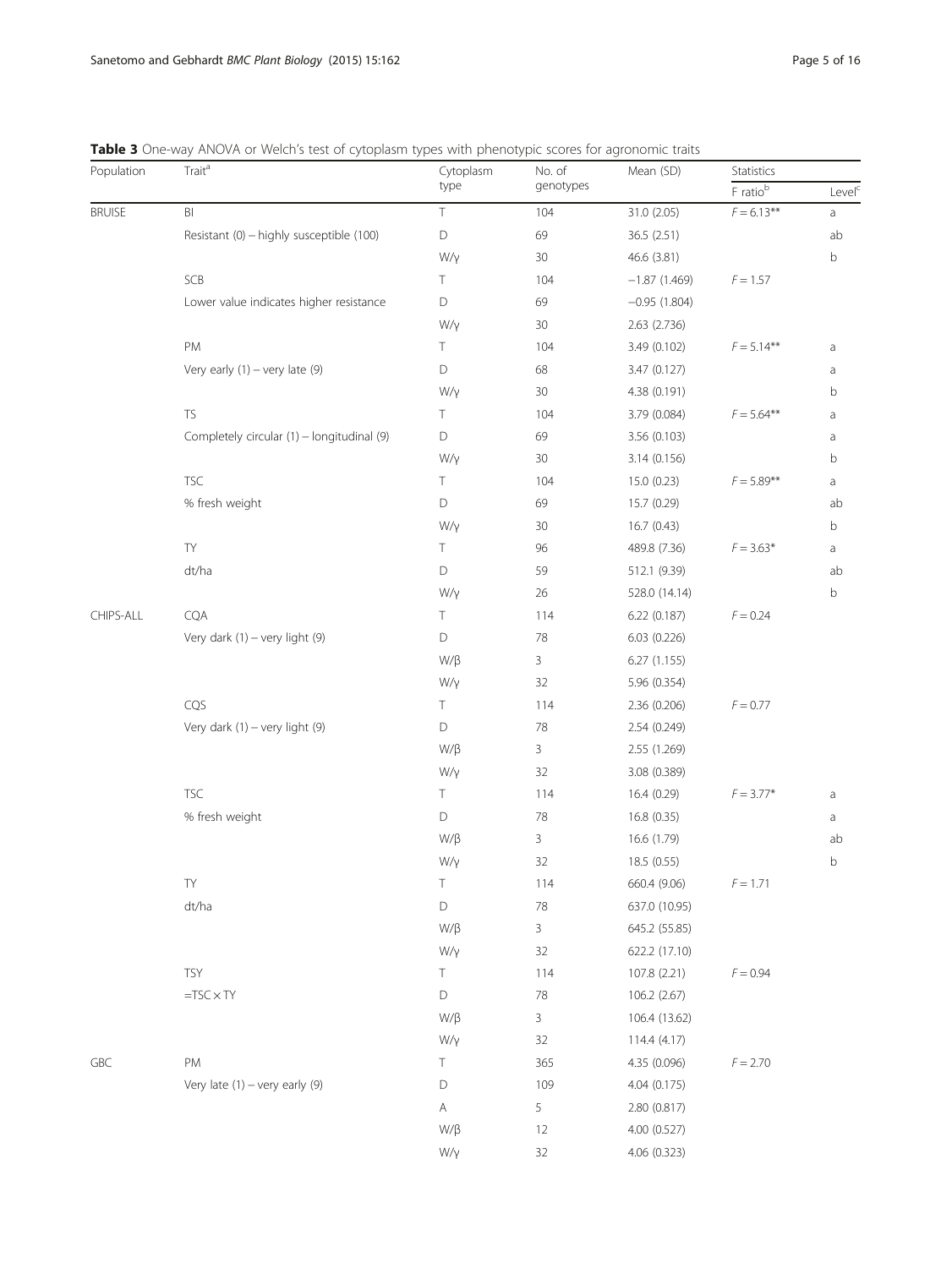|               | <b>RLBF</b>                                   | Τ             | 317            | 4.80 (0.093)    | $F = 8.71***$  | a           |
|---------------|-----------------------------------------------|---------------|----------------|-----------------|----------------|-------------|
|               | Highly susceptible (0) - highly resistant (9) | $\mathsf{D}%$ | 95             | 5.76 (0.171)    |                | b           |
|               |                                               | Α             | $\overline{4}$ | 3.25 (0.831)    |                | a           |
|               |                                               | $W/\beta$     | 12             | 5.83 (0.480)    |                | b           |
|               |                                               | W/y           | 25             | 5.84 (0.332)    |                | b           |
|               | <b>RLBT</b>                                   | Τ             | 287            | 5.49 (0.100)    | $F = 1.00$     |             |
|               | Highly susceptible (0) - highly resistant (9) | $\mathsf D$   | 84             | 5.67 (0.185)    |                |             |
|               |                                               | Α             | $\overline{4}$ | 3.25 (0.847)    |                |             |
|               |                                               | $W/\beta$     | 11             | 5.18 (0.511)    |                |             |
|               |                                               | W/γ           | 23             | 5.70 (0.353)    |                |             |
| <b>PIN184</b> | <b>MCR</b>                                    | Τ             | 84             | 0.03(0.007)     | $F = 11.94***$ | a           |
|               | Lower value indicates higher resistance       | D             | 65             | $-0.02$ (0.008) |                | b           |
|               |                                               | M             | $\overline{4}$ | $-0.13(0.033)$  |                | $\mathsf C$ |
|               |                                               | $W/\beta$     | $\overline{4}$ | 0.01(0.033)     |                | ab          |
|               |                                               | W/y           | 25             | 0.03(0.013)     |                | a           |
|               | rAUDPC                                        | Τ             | 84             | 0.42(0.009)     | $F = 11.53***$ | a           |
|               | Lower value indicates higher resistance       | D             | 65             | 0.34(0.010)     |                | bc          |
|               |                                               | M             | $\overline{4}$ | 0.25(0.039)     |                | $\subset$   |
|               |                                               | $W/\beta$     | $\overline{4}$ | 0.32 (0.039)    |                | abc         |
|               |                                               | W/γ           | 25             | 0.38(0.016)     |                | ab          |
|               | PM                                            | Τ             | 84             | 5.82 (0.139)    | $F = 8.44***$  | a           |
|               | Very late $(1)$ - very early $(9)$            | D             | 65             | 5.39 (0.158)    |                | bc          |
|               |                                               | M             | $\overline{4}$ | 6.82(0.637)     |                | ab          |
|               |                                               | $W/\beta$     | 4              | 3.73 (0.637)    |                | d           |
|               |                                               | W/y           | 25             | 5.00 (0.255)    |                | b           |
|               | <b>TSC</b>                                    | Τ             | 84             | 16.0 (0.29)     | $F = 7.25***$  | a           |
|               | % fresh weight                                | $\mathsf D$   | 65             | 17.0 (0.33)     |                | ab          |
|               |                                               | M             | 4              | 15.2 (1.32)     |                | ab          |
|               |                                               | $W/\beta$     | $\overline{4}$ | 21.8 (1.32)     |                | $\mathsf C$ |
|               |                                               | W/y           | 25             | 17.9 (0.53)     |                | bc          |
| SUGAR40       | <b>RSC</b>                                    | Τ             | $\,8\,$        | 1.36 (0.355)    | $F = 1.39$     |             |
|               | % dry weight                                  | D             | 22             | 0.60(0.214)     |                |             |
|               |                                               | W/y           | $10$           | 0.96 (0.318)    |                |             |

| Table 3 One-way ANOVA or Welch's test of cytoplasm types with phenotypic scores for agronomic traits (Continued) |  |  |  |  |
|------------------------------------------------------------------------------------------------------------------|--|--|--|--|
|------------------------------------------------------------------------------------------------------------------|--|--|--|--|

<sup>a</sup>See Table 1 for abbreviations of traits

b \*, \*\*, and \*\*\*: Significance levels at 5 %, [1](#page-2-0) %, and 0.1 %, respectively. ANOVA test was performed for TY, TSC, TSY, SCB, rAUDPC and MCR and Welch's test for BI, PM, TS, COA, COS, PM, RLBE, RLBT, and RSC

c Means of each pair were compared using Tukey's test or Kruskal-Wallis test. Means that are not sharing the same alphabets are significantly different at the 5 % level

# Correlation of different cytoplasm types with quantitative agronomic traits

The different cytoplasm types were tested for correlation with 20 quantitative agronomic traits that have been evaluated in five of the six populations using one-way ANOVA (parametric) or Welch's test (nonparametric) (Table [3](#page-4-0)). The cytoplasm type found in less than three genotypes in each population (Table [2\)](#page-3-0) was omitted because it was a number too small to apply statistical analysis by ANOVA or Welch's test.

For the significant traits, means of each pair were compared using Tukey's test performed after ANOVA or Kruskal-Wallis test performed after Welch's test.

In the BRUISE population ( $n = 203$ ), T-, D- and W/γtype cytoplasm were tested for correlation with the phenotypic traits BI (bruising index), SCB (starch corrected bruising), PM (plant maturity), TS (tuber shape), TSC (tuber starch content), and TY (tuber yield). For five of the six traits significant differences among cytoplasm types were found (Table [3\)](#page-4-0). Starch corrected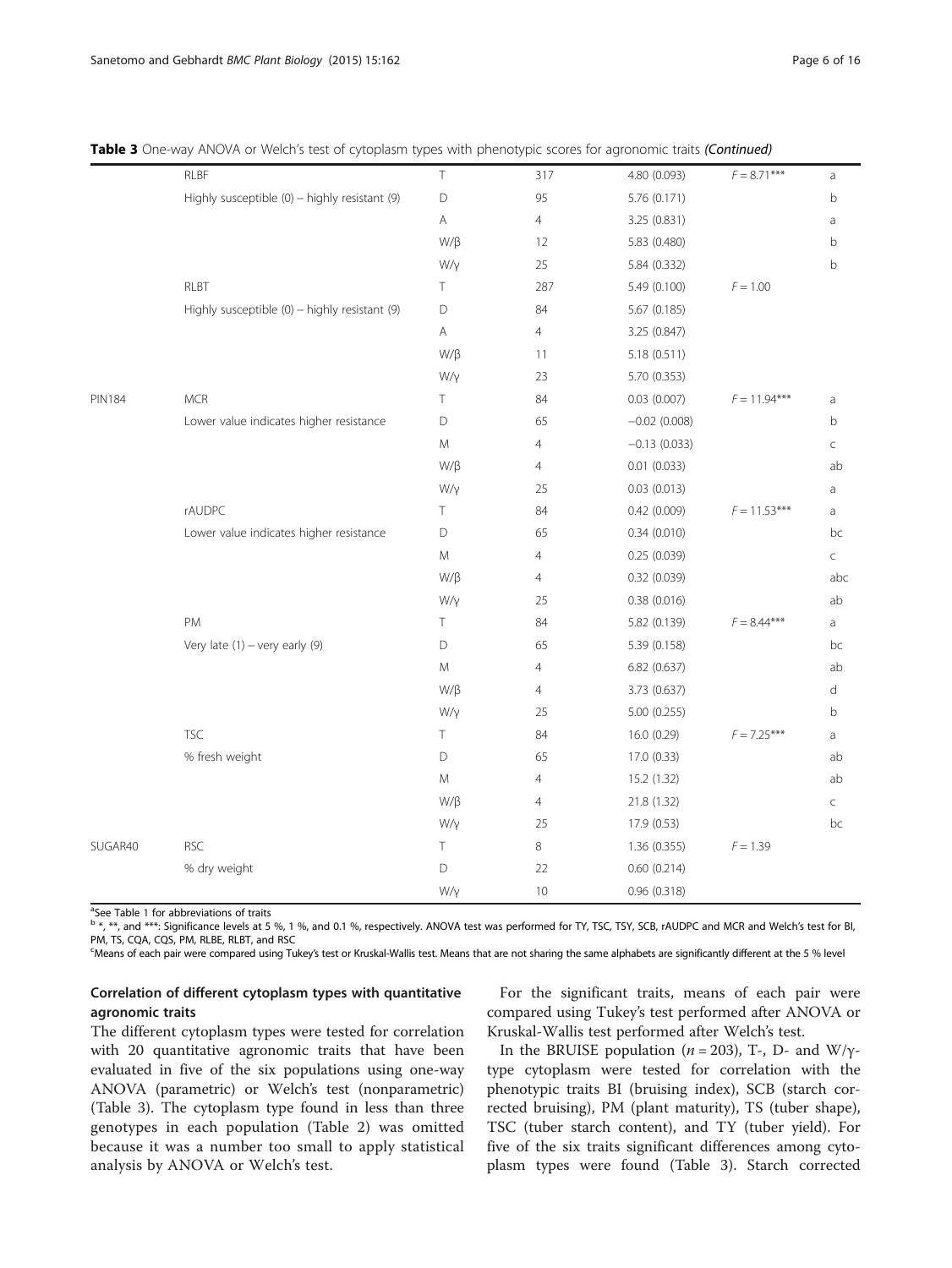<span id="page-6-0"></span>bruising was not significantly different among cytoplasm types. Genotypes with W/γ-type cytoplasm matured significantly later, and had more round tuber shape compared to those with T- or D-type cytoplasm. Compared to genotypes with T-type cytoplasm, genotypes with W/γ-type cytoplasm were more susceptible to black spot bruising, had higher tuber starch content and yield.

Chip quality was analyzed as CQA (chip quality after harvest) and CQS (chip quality after 3 months storage at 4 °C) in the CHIPS-ALL population  $(n = 227)$  and as RSC (tuber reducing sugar content) in the SUGAR40 population ( $n = 40$ ). No significant difference was found among cytoplasm types for the three chip quality traits. Of the traits TSC, TY and TSY (tuber starch yield) analyzed in the CHIPS-ALL population, only TSC showed significant differences between cytoplasm types. Consistent with the observations in the BRUISE population, TSC was significantly higher in genotypes with W/γ-type cytoplasm compared to those with T- or D-type cytoplasm.

In the GBC population  $(n = 536)$ , passport data for RLBF (foliage resistance to late blight) and RLBT (tuber resistance to late blight) were analyzed for correlation with cytoplasm types. Welch's test revealed a significant difference for RLBF. Genotypes with T- and A-type cytoplasm showed lower resistance levels compared to those with D-, W/γ and W/β-type cytoplasm. PM did not show significant differences among cytoplasm types.

In the PIN184 population ( $n = 182$ ), T, D, M, W/β and W/γ cytoplasm types were analyzed for correlation with resistance to late blight measured as MCR (maturity corrected resistance) and rAUDPC (relative area under disease progress curve). The results showed that cytoplasm type had a clearly significant effect on resistance to late blight (Table [3](#page-4-0)). Genotypes with D-type cytoplasm showed a significantly lower mean MCR value compared to those with T or  $W/\gamma$ -type cytoplasm (Table [3\)](#page-4-0). The four genotypes with M-type cytoplasm had the lowest mean MCR value (−0.13). Thus, both M- and D-type cytoplasm were correlated with increased resistance to late blight. The same was true for rAUDPC, which showed higher resistance levels to late blight with Mand D-type cytoplasm compared to those with T-type cytoplasm. Mean PM and TSC also differed significantly among genotypes with different cytoplasm types. Genotypes with W/β-type cytoplasm had the latest maturity but the highest tuber starch content (21.8 %) compared to those with the other cytoplasm type. Genotypes with W/γ-type cytoplasm matured later and also had higher starch content (17.9 %) compared to those with T-type cytoplasm (16.0 %).

Thus, compared with the T-type cytoplasm, the D-type cytoplasm was correlated with increased foliage resistance to late blight in two independent populations (GBC and PIN184). The W/γ-type cytoplasm was correlated with higher tuber starch content in three populations (BRUISE, CHIPS-ALL and PIN184) and with later maturity in two populations (BRUISE and PIN184).

# Correlation of D-type cytoplasm with nuclear gene markers for late blight resistance

The fact that genotypes with D-type cytoplasm showed a higher average level of late blight resistance compared to those with T-type cytoplasm in both the GBC and PIN184 populations (Table [3](#page-4-0)), could result from the joint introgression of D-type cytoplasm with  $R$  genes from S. demissum. We tested therefore whether the presence of the marker diagnostic for D-type cytoplasm was correlated with the presence of nuclear markers closely linked or identical with the late blight resistance genes R1, R3a and R3b.

Correlation coefficients were obtained for the D-type cytoplasmic marker with four markers either located in the R1 resistance gene ( $R1_{1400}$ ,  $R1_{1800}$ ) or tightly linked to R1 ( $\text{CosA}_{210}$  and GP179<sub>570</sub>) that have been scored in the GBC population [\[55](#page-15-0)], and with one  $R1$  diagnostic marker ( $CosA_{210}$ ), and R3a and R3b gene specific markers scored in the PIN184 population [[56](#page-15-0)]. None of nuclear markers for R genes showed significant correlation with the D cytoplasmic marker neither in the GBC nor the PIN184 population (Table 4).

Furthermore, the frequencies of the  $StAOS2_A_{691}C_{692}$ haplotype were analyzed with different cytoplasm types by a Welch's test in the PIN184 population (Table [5](#page-7-0)). The  $StAOS2_A_{691}C_{692}$  haplotype was associated with higher late blight resistance [[56\]](#page-15-0). Significant difference was found at a 5 % level. Kruskal-Wallis test indicated that the genotypes with D- and M-type cytoplasm had higher haplotype frequencies compared to those with Ttype cytoplasm.

Table 4 Pearson's correlation coefficients between D-type cytoplasm and the nuclear markers linked with resistance genes R1, R3a and R3b

| Population    | Nuclear marker       | Correlation coefficient $(r)^a$ |
|---------------|----------------------|---------------------------------|
| <b>GBC</b>    | $R1_{1400}$          | 0.23                            |
|               | $R1_{1800}$          | $-0.08$                         |
|               | CosA <sub>210</sub>  | 0.22                            |
|               | GP179 <sub>570</sub> | $-0.11$                         |
| <b>PIN184</b> | CosA <sub>210</sub>  | 0.06                            |
|               | R <sub>3</sub> a     | 0.16                            |
|               | R <sub>3</sub> b     | 0.27                            |

<sup>a</sup>Correlation coefficient (r) was analyzed for the D-type cytoplasm with four markers in the GBC population, and with three markers in the PIN184 population.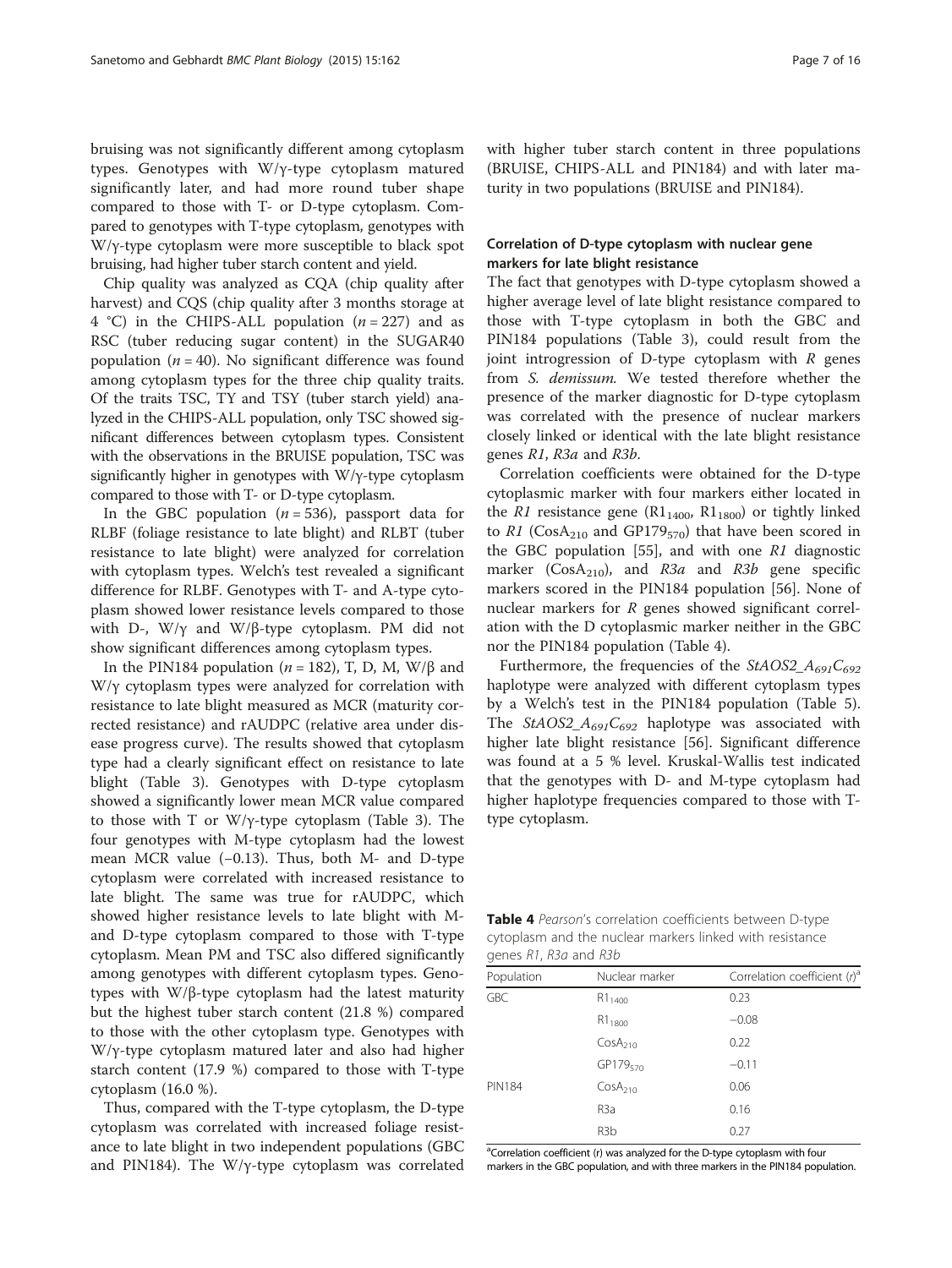<span id="page-7-0"></span>Table 5 Welch's test for cytoplasmic differences on allele frequencies of SNP haplotype StAOS2\_ $A_{691}C_{692}$  in the PIN184 population

| Cytoplasm type | No. of<br>genotypes | Allele frequency<br>(SD) | $F$ ratio <sup>a</sup> | Level <sup>b</sup> |
|----------------|---------------------|--------------------------|------------------------|--------------------|
| Т              | 82                  | 0.40(0.235)              | $F = 3.43^*$ a         |                    |
| $\mathsf{D}$   | 63                  | 0.55(0.285)              |                        | h                  |
| M              | 4                   | 0.69(0.239)              |                        | b                  |
| W/B            | 4                   | 0.56(0.375)              |                        | ab                 |
| W/y            | 25                  | 0.49(0.310)              |                        | ab                 |

 $a^*$ : Significance level at 5 %

bMeans of each pair were compared using Kruskal-Wallis test. Means that are not sharing the same alphabets are significantly different at the 5 % level

# Combined effects of nuclear markers and D-type cytoplasm on late blight resistance and plant maturity

Since no correlation was found between  $R$  gene nuclear markers and D-type cytoplasm, their combined effects on late blight resistance and plant maturity were evaluated. Four marker classes  $+/+, +/-, -/+,$  and  $-/-$  were tested by Welch's test for significant differences, where 'plus' indicates the presence and 'minus' the absence of the marker, irrespective of allele dosage.

In the GBC population, the four marker classes of all combinations of nuclear markers with D-type cytoplasm differed highly significantly for RLBF (P < 0.001) (Table 6).

Two-way ANOVA was performed using the nuclear markers and D-type cytoplasm as two contributing factors. Only D-type cytoplasm was significant  $(P < 0.001)$ , indicating that genotypes with the D-type cytoplasm were more resistant to foliage late blight. Interaction of the D-type cytoplasm with  $GP179_{570}$  was found at the 5 % significance level. For RLBT, the marker classes combining nuclear markers  $R1_{1400}$ ,  $R1_{1800}$  and  $CosA_{210}$ with the D-type cytoplasm were significantly different. However, only the nuclear markers were significant factors. The presence of  $R1_{1400}$  and  $CosA_{210}$  indicated higher resistance to tuber late blight, while the presence of  $R1_{1800}$  indicated lower resistance to tuber late blight. For PM, significant difference was not found in any nuclear marker and D-type cytoplasm combination.

In the PIN184 population, mean MCR and rAUDPC were both significantly different among marker classes combining D-type cytoplasm with either R3a, R3b, or CosA210 markers (Table [7\)](#page-8-0). By two-way ANOVA, D-type cytoplasm was the significantly contributing factor in these combinations and indicated a higher level of resistance. Some additional effects of interactions of D-type cytoplasm with  $CosA<sub>210</sub>$  for MCR were detected. Combination of D-type cytoplasm with  $CosA_{210}$  affected PM. D-type cytoplasm and its interaction with  $CosA_{210}$  were contributing factors; the presence of D-type cytoplasm resulted in later maturity, and in combination with

Table 6 Interaction for effects of combinations of presence (+) and absence (−) of nuclear markers with presence (+) or absence (−) of D-type cytoplasm on resistance to late blight and plant maturity in the GBC population. In case differences were found among marker classes, two-way ANOVA was performed to explore the factors contributing the differences

| Marker<br>combination   | Marker   |          |                |                 | Foliage resistance to late blight (RLBF) |     |                 | Tuber resistance to late blight (RLBT) |                  |     | Plant maturity (PM) |                 |                  |
|-------------------------|----------|----------|----------------|-----------------|------------------------------------------|-----|-----------------|----------------------------------------|------------------|-----|---------------------|-----------------|------------------|
|                         | class    | $\Gamma$ | Mean<br>(SD)   | Welch's<br>test | Two-way<br>ANOVA                         | n   | Mean<br>(SD)    | Welch's<br>test                        | Two-way<br>ANOVA | n   | Mean<br>(SD)        | Welch's<br>test | Two-way<br>ANOVA |
| $R1_{1400}$ /D          | $+/+$    | 48       | 5.9 (1.52)     | $***$           | $D***$                                   | 44  | 5.8 (1.42)      | $***$                                  | $R1_{1400}$ *    | 53  | 3.7(1.84)           | ns              |                  |
|                         | $-/+$    | 41       | 5.7(1.52)      |                 |                                          | 35  | 5.6(1.87)       |                                        |                  | 46  | 4.3(2.09)           |                 |                  |
|                         | $+/-$    | 94       | 5.3(1.78)      |                 |                                          | 81  | 6.1(1.55)       |                                        |                  |     | 104 4.0 (1.75)      |                 |                  |
|                         | $-/-$    | 233      | 4.8 (1.72)     |                 |                                          |     | 218 5.3 (1.77)  |                                        |                  |     | 268 4.3 (1.82)      |                 |                  |
| $R1_{1800}/D$           | $^{+/+}$ | 41       | 5.6(1.63)      | $***$           | $D***$                                   | 38  | 5.6 $(1.72)$ ** |                                        | $R1_{1800}$ *    | 46  | 3.8 (1.99) ns       |                 |                  |
|                         | $-/+$    | 43       | 6.1(1.37)      |                 |                                          | 37  | 5.9(1.41)       |                                        |                  | 48  | 4.1(2.02)           |                 |                  |
|                         | $+/-$    |          | 180 4.8 (1.77) |                 |                                          |     | 164 5.3 (1.91)  |                                        |                  | 207 | 4.1 (1.73)          |                 |                  |
|                         | $-/-$    |          | 129 5.3 (1.71) |                 |                                          |     | 114 6.0 (1.34)  |                                        |                  |     | 145 4.5 (1.91)      |                 |                  |
| CosA <sub>210</sub> /D  | $+/+$    | 48       | 5.9(1.57)      | $***$           | $\bigcap$ ***                            | 43  | 5.8 $(1.40)$ ** |                                        | $CosA210$ *      | 56  | 3.8 (1.78) ns       |                 |                  |
|                         | $-/+$    | 44       | 5.7(1.53)      |                 |                                          | 39  | 5.5 (1.79)      |                                        |                  | 50  | 4.2(2.21)           |                 |                  |
|                         | $+/-$    | 94       | 5.4 (1.69)     |                 |                                          | 82  | 6.0(1.61)       |                                        |                  |     | 104 4.0 (1.72)      |                 |                  |
|                         | $-/-$    | 257      | 4.8(1.71)      |                 |                                          | 236 | 5.3(1.75)       |                                        |                  |     | 302 4.4 (1.81)      |                 |                  |
| GP179 <sub>570</sub> /D | $+/+$    | 40       | 6.2(1.34)      | $***$           | $\bigcap$ ***                            | 35  | $6.0(1.29)$ ns  |                                        |                  | 43  | 4.1 (1.91) ns       |                 |                  |
|                         | $-/+$    | 52       | 5.5(1.63)      |                 | $GP179_{570} \times D^*$                 | 47  | 5.5(1.77)       |                                        |                  | 62  | 3.9(2.07)           |                 |                  |
|                         | $+/-$    |          | 188 4.8 (1.72) |                 |                                          | 171 | 5.4 (1.78)      |                                        |                  |     | 219 4.2 (1.63)      |                 |                  |
|                         | $-/-$    |          | 162 5.0 (1.74) |                 |                                          |     | 146 5.6 (1.69)  |                                        |                  |     | 185 4.5 (1.95)      |                 |                  |

\*, \*\*, and \*\*\*indicate significance levels at 5 %, 1 %, and 0.1 %, respectively. ns, not significant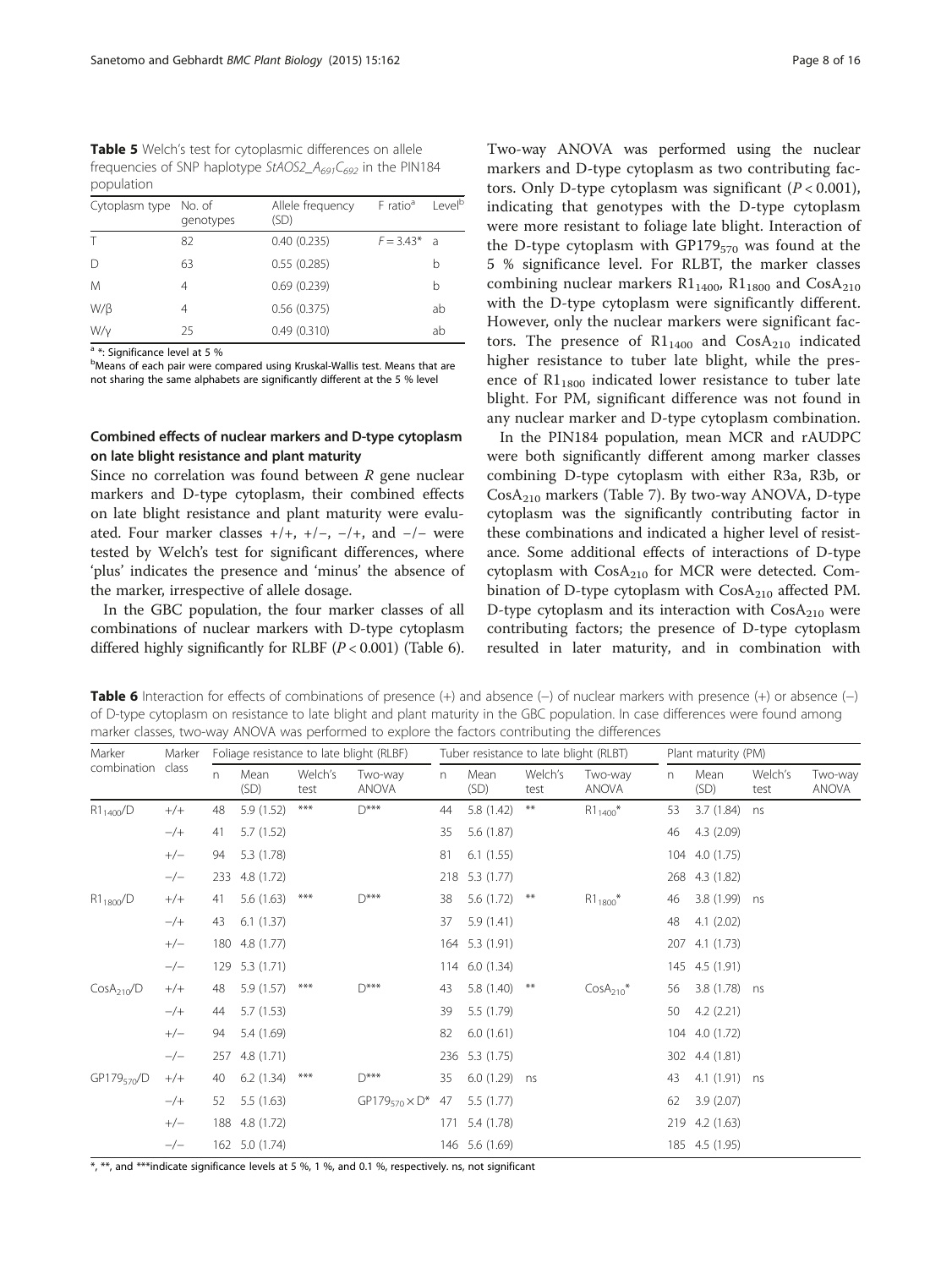| Marker combination             | Marker | Maturity corrected resistance (MCR) |                     |              |                | Relative area under disease progress curve (rAUDPC) |                  |       |                            |     | Plant maturity (PM) |        |                            |  |  |
|--------------------------------|--------|-------------------------------------|---------------------|--------------|----------------|-----------------------------------------------------|------------------|-------|----------------------------|-----|---------------------|--------|----------------------------|--|--|
|                                | class  | n                                   | Mean (SD)           | Welch's test | Two-way ANOVA  | n.                                                  | Mean (SD)        |       | Welch's test Two-way ANOVA | n.  | Mean (SD)           |        | Welch's test Two-way ANOVA |  |  |
| R3a/D                          | $+/+$  | 32                                  | $-0.01(0.077)$      | $***$        | $D***$         | 32                                                  | 0.37(0.096)      | $***$ | $D***$                     | 32  | 5.6 (1.26)          | ns     |                            |  |  |
|                                | $-/+$  | 33                                  | $-0.04(0.071)$      |              |                | 33                                                  | 0.32(0.076)      |       | R3a*                       | 33  | 5.2(1.28)           |        |                            |  |  |
|                                | $+/-$  | 39                                  | 0.02(0.056)         |              |                | 39                                                  | 0.40(0.078)      |       |                            | 39  | 5.8(1.41)           |        |                            |  |  |
|                                | $-/-$  | 79                                  | 0.03(0.071)         |              |                | 79                                                  | 0.40(0.081)      |       |                            | 79  | 5.5(1.33)           |        |                            |  |  |
| R3b/D                          | $+/+$  | 53                                  | $-0.02(0.076)$      | ***          | $D***$         | 53                                                  | 0.34(0.092)      | $***$ | $D***$                     | 53  | 5.5(1.23)           | ns     |                            |  |  |
|                                | $-/+$  | 12                                  | $-0.02$ (0.074)     |              |                | 12                                                  | 0.33(0.078)      |       |                            | 12  | 4.9(1.44)           |        |                            |  |  |
|                                | $+/-$  | 64                                  | 0.01(0.059)         |              |                | 64                                                  | 0.39(0.081)      |       |                            | 64  | 5.8(1.45)           |        |                            |  |  |
|                                | $-/-$  | 54                                  | 0.04(0.071)         |              |                | 54                                                  | 0.41(0.078)      |       |                            | 54  | 5.4 (1.23)          |        |                            |  |  |
| CosA <sub>210</sub> /D         | $+/+$  | 16                                  | $-0.01(0.062)$      | ***          | $D^*$          | 16                                                  | 0.33(0.060)      | $***$ | $D***$                     | 16  | 4.7(0.98)           | $\ast$ | $D***$                     |  |  |
|                                | $-/+$  | 49                                  | $-0.03(0.079)$      |              | $CosA210 × D*$ | 49                                                  | 0.35(0.097)      |       |                            | 49  | 5.6 (1.29)          |        | $CosA210 \times D**$       |  |  |
|                                | $+/-$  | 23                                  | 0.00(0.077)         |              |                | 23                                                  | 0.38(0.092)      |       |                            | 23  | 6.1(1.30)           |        |                            |  |  |
|                                | $-/-$  | 95                                  | 0.04(0.062)         |              |                | 95                                                  | 0.40(0.076)      |       |                            | 95  | 5.5(1.35)           |        |                            |  |  |
| StAOS2 SNP691/692              | $+/+$  | 60                                  | $-0.03$ (0.075) *** |              | StAOS2_SNP691/ | 60                                                  | 0.33(0.086)      | $***$ | StAOS2_SNP691/             | 60  | 5.3(1.26)           | $***$  | StAOS2_SNP691/             |  |  |
| (AC haplotype) <sup>a</sup> /D | $-/+$  | 3                                   | 0.06(0.017)         |              | 692**          | 3                                                   | 0.48(0.026)      |       | 692***                     | 3   | 6.9(1.09)           |        | 692**                      |  |  |
|                                | $+/-$  |                                     | 108 0.02 (0.066)    |              |                |                                                     | 108 0.39 (0.077) |       |                            | 108 | 5.5(1.31)           |        |                            |  |  |
|                                | $-/-$  | 8                                   | 0.07(0.076)         |              |                | 8                                                   | 0.48(0.059)      |       |                            | 8   | 6.6(1.16)           |        |                            |  |  |

<span id="page-8-0"></span>Table 7 Interaction for effects of combinations of presence (+) and absence (−) of nuclear markers with presence (+) or absence (−) of D-type cytoplasm on resistance to late blight and plant maturity in the PIN184 population. In case significant differences were found among marker classes, two-way ANOVA was performed to explore the factors contributing the differences

<sup>a</sup>A genotype with adenine at position 691 and cytosine at position 692, irrespective of their dosages, was regarded as an AC haplotype

\*, \*\*, and \*\*\*indicate significance levels at 5 %, 1 %, and 0.1 %, respectively. ns, not significant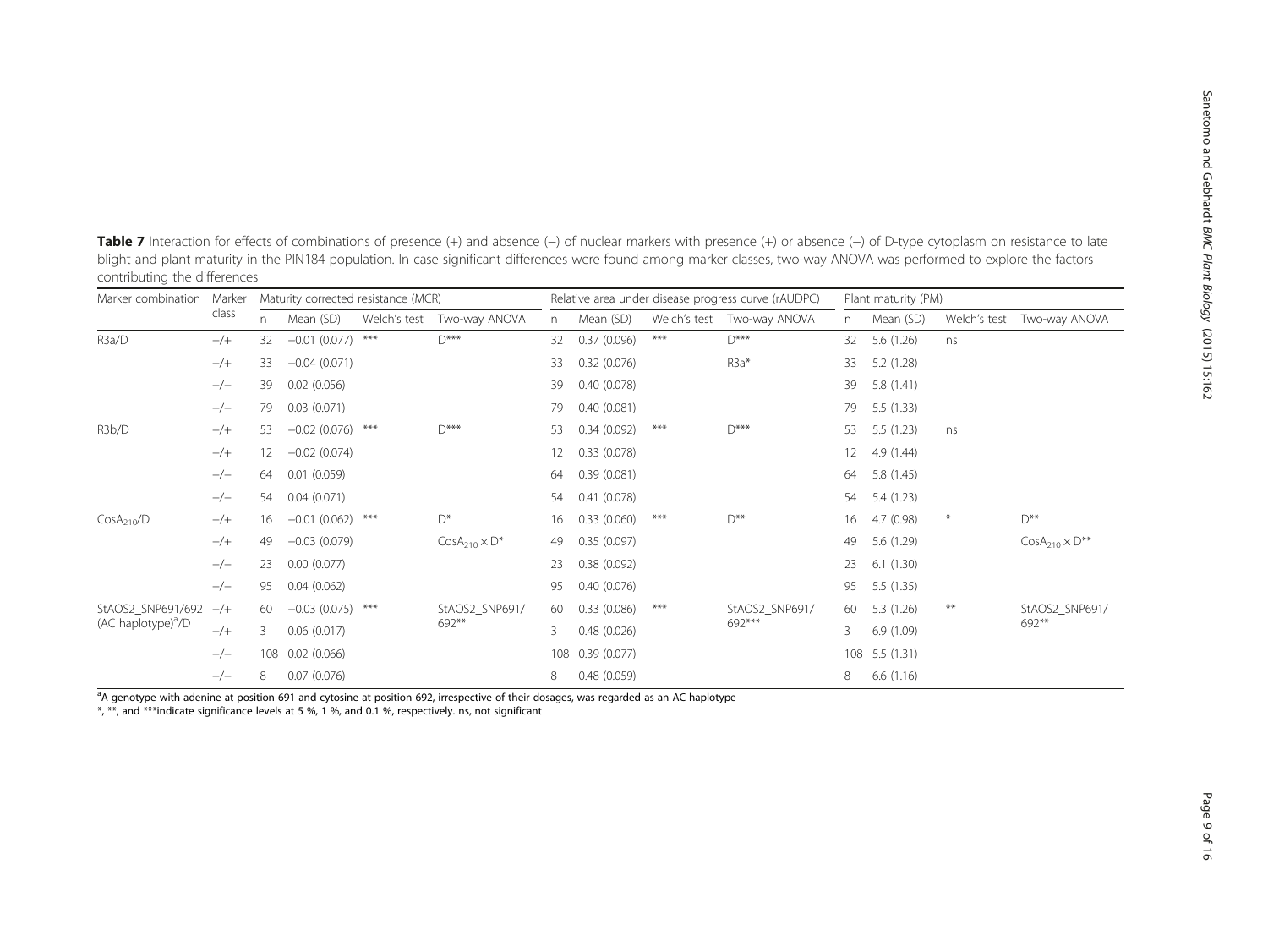$CosA<sub>210</sub>$  resulted in the latest maturity, whereas the presence of CosA210 without D-type cytoplasm resulted in the earliest maturity. The dosage classes of the SNP haplotype  $StAOS2_A_{691}C_{692}$  were grouped in two genotype classes, one lacking the haplotype  $StAOS2_{691}C_{692}$ and the other with the  $StAOS2 A_{691}C_{692}$  haplotype. The two StAOS2 marker classes were combined with presence or absence of the D-type cytoplasm and analyzed for effects on MCR, rAUDPC, and PM (Table [7\)](#page-8-0). Significant differences among marker classes were found for all traits, although the number of genotypes lacking haplotype  $StAOS2_A_{691}C_{692}$  was small. By two-way ANOVA, StAOS2 SNP691/692 was found to be a significantly contributing factor. Haplotype  $StAOS2$   $A_{691}C_{692}$  was more resistant to late blight and later maturing. The contribution of D-type cytoplasm was not detected. However, the combination of D-type cytoplasm with haplotype StAOS2\_ $A_{691}C_{692}$  showed significantly higher late blight resistance (MCR and rAUDPC) than StAO- $S2_{A_{69}I}C_{692}$  alone (P < 0.001), whereas no difference was observed for plant maturity  $(P = 0.42)$ .

#### **Discussion**

#### Cytoplasmic diversity in European potatoes

We found that T (59.4 %), D (27.4 %) and W/γ (10.4 %) were the major cytoplasm types in 694 varieties and 523 breeding clones of European potatoes. Lössl et al. [[30](#page-14-0)] analyzed 144 German varieties and 140 di-haploid breeding clones and found plastid-mitochondrial types-T/β (corresponding to T-type cytoplasm) in 47 %, W/α (corresponding to D-type cytoplasm) in 40 %, and  $W/\gamma$ type cytoplasm in 10 % of the analyzed genotypes. Thus, our result when using a much larger number of genotypes supports the finding of Lössl et al. [[30](#page-14-0)] that T-, D-, and  $W/\gamma$ -type cytoplasm in this order, were the most prevalent cytoplasm types in European potatoes. However the frequencies of the respective cytoplasm types differed considerably between the two studies, as well as between varieties and breeding clones and between populations analyzed in our study (Table [2](#page-3-0)).

Previously, a collection of 488 Japanese potato germplasm including 84 varieties, 378 breeding clones and 26 landraces was investigated for the cytoplasm types. T, D, P, A, M and W types were found with frequencies of 72.1 %, 17.8 %, 6.4 %, 1.2 %, 0.2 % and 2.3 %, respectively [[32\]](#page-14-0). The Japanese collection seems essentially similar to European potatoes in the sense that T-type cytoplasm was the most prevalent. However, the frequencies of Dand W-type cytoplasm were much lower in the Japanese collection compared to European potatoes.

The T-type cytoplasm is understandably predominant in European and Japanese potatoes because most varieties maternally descended from 'Rough Purple Chili' and a few other clones from ssp. tuberosum [\[6](#page-14-0), [47\]](#page-14-0). The

differences in the frequencies of D- and W-type cytoplasm likely result from a more extensive use of S. demissum-derived late blight resistance and S. stoloniferum-derived PVY resistance in German breeding programs [[5, 30, 32\]](#page-14-0). As chemical control has become a standard practice over the last few decades, late blight resistance breeding had lower priority in Japanese potato breeding [[58\]](#page-15-0). In addition, the S. chacoense-derived PVY resistance gene  $Ry_{chc}$  has been used in Japanese breeding programs instead of S. stoloniferum-derived PVY resistance genes [\[35](#page-14-0), [59\]](#page-15-0). For these reasons, the frequencies of D- and W/γ-type cytoplasm in Japanese potato germplasm are still lower compared to European potatoes. In contrast, the frequencies of D- and W-type cytoplasm were also much higher (38 % and 11 %, respectively, [[60\]](#page-15-0)) in the breeding program of the International Potato Center (CIP = Centro International de la Papa), because CIP aims to deliver pest- and disease-resistant varieties for developing countries where chemical control is not practical.

It is known that clones with the D- or W/γ-type cytoplasm are functionally male sterile [[30, 41, 42](#page-14-0), [44](#page-14-0)–[46](#page-14-0)], so that these clones were used only as female parents, resulting in the infiltration of the common potato gene pool by these cytoplasm types [\[32\]](#page-14-0). The comparison of European, Japanese and Latin American gene pools demonstrates that our gene pools are being infiltrated by male sterility accompanying the D- or W/γ-type cytoplasm. The increasing frequencies of D- and  $W/\gamma$ - type cytoplasm enlarge the problem in designing successful mating combinations because the choice of male parents will be strictly limited, as warned previously by Provan et al. [\[47](#page-14-0)] and Hosaka and Sanetomo [[32](#page-14-0)]. Another S. stoloniferum-derived PVY resistance gene  $Ry-f_{sto}$  could be used instead of  $Ry_{sto}$  because it is delivered through male fertile clones [\[61](#page-15-0), [62](#page-15-0)]. Some genotypes with D-type cytoplasm also have been empirically known to be male fertile. Once the target gene(s) is transferred to genotypes with a cytoplasmic genome other than D- or W/ $\gamma$ -type cytoplasm, breeders could be liberated from tedious crossing activities associated with male sterility. Alternatively, a fertility-restoring gene, such as the  $Rt$  gene, which partially circumvents male sterility caused by the nuclear and Ttype cytoplasm interactions [\[63\]](#page-15-0), can be searched among genotypes with the D- or W/γ-type cytoplasm.

A prominent difference between European and Japanese potatoes was the presence of P-type cytoplasm (6.4 %) in the Japanese collection, while none was found in European potatoes. In Japan, the first diploid variety "Inca-nomezame" was released in 2001, which has P-type cytoplasm derived from S. *phureja* [[64](#page-15-0)]. It has an excellent taste, although it produces smaller tubers and lower yield than tetraploid cultivars. A chromosome-doubled, tetraploid clone with excellent taste was formed from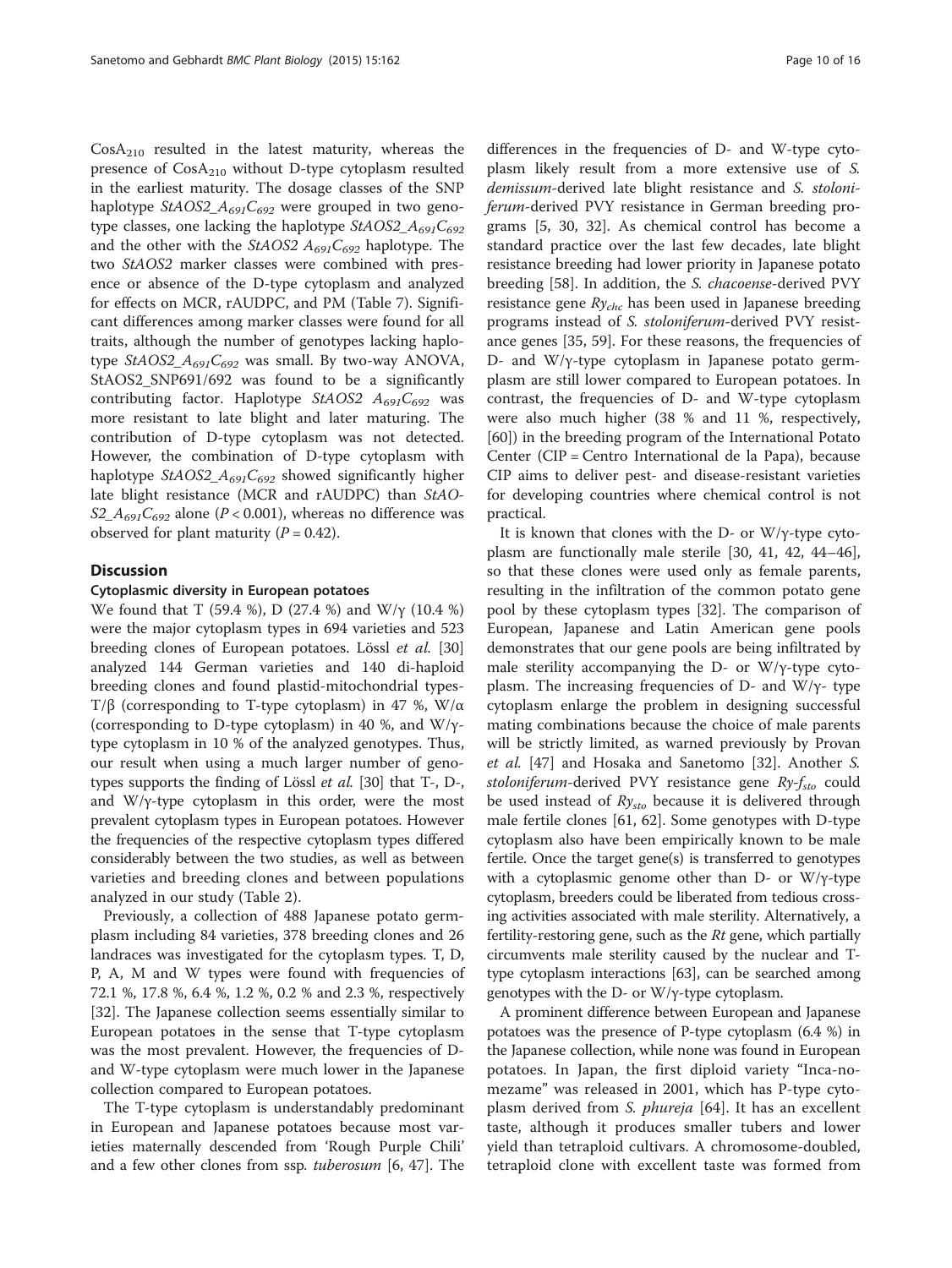"Inca-no-mezame" and combined with cyst nematode and PVY resistance genes, resulting in a breeding line "Saikai 35" [\[35](#page-14-0)]. Since good male fertility was recognized in genotypes with P-type cytoplasm, Saikai 35 has been extensively used to create new series of breeding clones for double cropping in Southern Japan [[35\]](#page-14-0). This is why the P-type cytoplasm is increasingly present in Japanese breeding programs.

# Cytoplasmic origin of European potatoes

The T-type cytoplasm was most likely derived from Chilean S. tubersoum ssp. tuberoum via a series of selfed lines "Rough Purple Chili", "Garnet Chili", and "Early Rose", and a few other clones [[6, 10\]](#page-14-0). All D-type cytoplasm was derived from S. demissum, whilst W-type cytoplasm was designated to a diverse group of wild po-tato species [\[32\]](#page-14-0). Within W-type cytoplasm,  $\alpha$ -, β-, and γ-type mitochondrial DNA can be distinguished using one PCR marker (ALM\_4/ALM\_5, [[30\]](#page-14-0)). Although the W/γ subtype was assigned to genotypes with S. stoloni*ferum-derived cytoplasm* [[30\]](#page-14-0), the W/ $\gamma$  subtype was not only found in S. stoloniferum but also in S. chacoense Bitt., S. pampasense Hawkes, S. pinnatisectum Dun., and S. vernei Bitt. et Wittm. [\[32](#page-14-0)]. Fifty-two of 720 publicly available genotypes (Additional file [1](#page-13-0): Table S1) had W/ γ-type cytoplasm. According to the literature [\[5](#page-14-0), [30, 43](#page-14-0)] at least 19 varieties and one MPI breeding clone had either the S. stoloniferum-derived  $Ry_{sto}$  gene or S. stoloniferum cytoplasm. Moreover, at least 21 of 25 breeding clones with W/γ-type cytoplasm in the PIN184 population were male sterile (H.-R. Hofferbert and E. Tacke, personal communication). Thus, most genotypes with W/γ-type cytoplasm were likely derived from S. stoloniferum. S. stoloniferum is a Mexican tetraploid species and is highly polymorphic [\[65\]](#page-15-0), in which at least  $W/\alpha$ -, W/γ-, and D-type cytoplasm were detected [\[30,](#page-14-0) [66, 67](#page-15-0)]. Nevertheless, varieties having the  $Ry_{sto}$  gene have exclusively W/γ-type cytoplasm and their maternal lineages could be traced back to three S. stoloniferum accessions from which parental lines MPI 13128, MPI 46.152/1 and 43/60/96/1 were derived [\[43\]](#page-14-0). It is unknown whether the W/γ-type cytoplasm interacts in some way with the nuclear gene  $Ry_{sto}$  for expression of resistance to PVY. Genotypes with another *S. stoloniferum*-derived PVY resistance gene  $Ry-f_{sto}$  are male fertile [[61](#page-15-0)] and have Dtype cytoplasm (unpublished data). Thus, it is a further question whether tetrad-sterility is caused by the W/γtype cytoplasm of *S. stoloniferum* or by a few *S. stoloni*ferum accessions introduced to the aforementioned parental lines of a source of  $Ry_{sto}$ .

In the past, German potato breeding used S. vernei as a source for resistance to Globodera rostochiensis [[5](#page-14-0), [68, 69](#page-15-0)], implying that some genotypes may have W/γ-type cytoplasm derived from S. vernei. According

to pedigree analysis, sixteen varieties might retain S. vernei germplasm. However, twelve of those varieties had T-type cytoplasm (cvs. Amethyst, Amigo, Aula, Benol, Compagnon, Culpa, Danva, Darwina, Hydra, Krostar, Puntila and Valetta), while the remaining four had D-type cytoplasm (cvs. Astarte, Mara, Nordlicht and Roxy) (Additional file [1](#page-13-0): Table S1). This suggests that S. vernei was used as a pollen parent in the initial cross or its hybrid progeny of a later generation.

W/αβ-type cytoplasm was found in one variety "Rita". This type has been found in S. chacoense Bitt. [[32\]](#page-14-0) and S. spegazzinii (Hosaka K, personal communication). S. spegazzinii was used in the past as a source for resistance to pathotypes Ro1 and Ro5 of G. rostochiensis [[5\]](#page-14-0). Thus, "Rita" might have S. spegazzinii-derived cytoplasm.

Nine genotypes had the A-type cytoplasm, which was possibly derived from S. tuberosum ssp. andigena. Four genotypes had the M-type cytoplasm (Table [2\)](#page-3-0). Considering German breeding history, S. acaule might be the most probable source for this cytoplasm, although pedigrees for these breeding clones are not available. As  $W/\alpha$ - and  $W/$ β-type cytoplasm was found in various wild species [[32](#page-14-0)], we could not clarify the cytoplasmic origin for the few genotypes with W/α- or W/β-type cytoplasm.

# Correlation of different cytoplasm types with agronomic traits

To the best of our knowledge, this study is the first that uses large populations to demonstrate a correlation of distinct cytoplasmic genomes with complex agronomic traits in potato. We found significant effects of cytoplasm type on various agronomic traits such as resistance to late blight and tuber bruising, plant maturity, tuber shape, starch content and yield (Table [3\)](#page-4-0). No cytoplasmic difference was found for processing quality traits such as chip color and reducing sugar content (Table [3](#page-4-0)). In classical studies using reciprocal hybrids, it has been shown that the cytoplasmic genome of S. tuberosum ssp. tuberosum (mostly T-type cytoplasm) is characterized by higher percentage of tuberization, higher tuber yield, higher tuber numbers, and earlier vine maturity compared with that of S. tuberosum ssp. andigena (mostly A-type cytoplasm) [[24](#page-14-0)–[28\]](#page-14-0). Unfortunately, in the present study, genotypes with A-type cytoplasm were too rare for statistically significant comparisons between T- and A-type cytoplasm. Nevertheless, earlier plant maturity of genotypes with T-type cytoplasm compared to other cytoplasm types was observed in three independent populations (BRUISE, GBC, and PIN184), although statistical support was obtained only in the BRUISE and PIN184 populations (Table [3\)](#page-4-0). A small effect on tuber yield was only observed in the BRUISE population.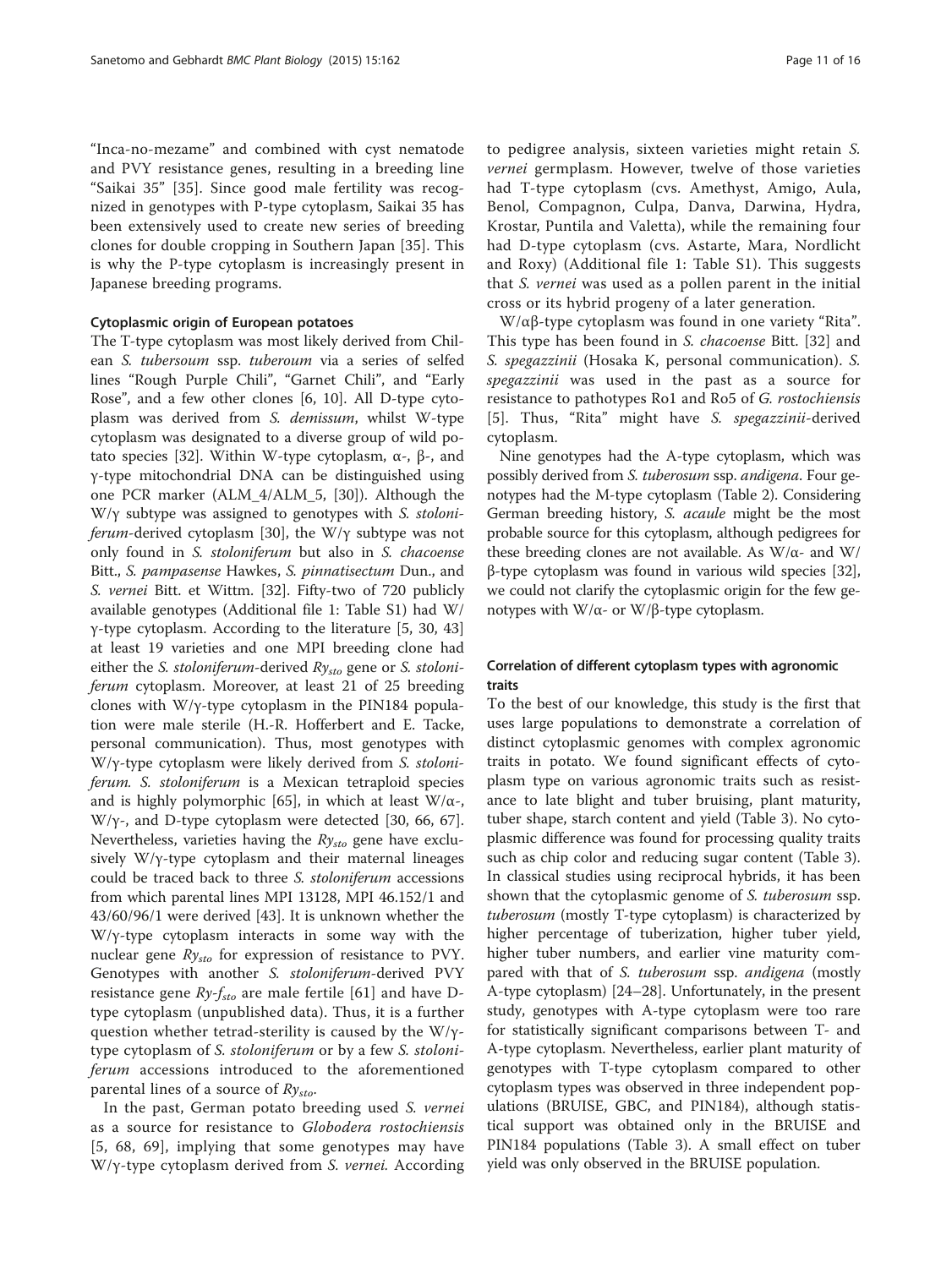# Correlation of W/γ-type cytoplasm with tuber starch content

W/γ-type cytoplasm was strongly correlated with increased tuber starch content in all three populations evaluated for TSC (Table [3](#page-4-0)). Lössl et al. [\[30](#page-14-0)] ranked tuber starch content according to W/ $\gamma$  (19 varieties) ≥ D  $(46 \text{ varieties})$  > T (79 varieties), which is in good agreement with our findings. Starch biosynthesis and degradation takes place in chloroplasts and amyloplasts and is controlled by a large number of nuclear genes. Eighteen quantitative traits loci (QTLs) for tuber starch-content were identified on all 12 potato linkage groups [[70\]](#page-15-0). Efficiency of photosynthesis and carbon flux from source to sink tissues are important for the accumulation of starch in the tuber amyloplasts [\[71](#page-15-0)]. It is therefore conceivable that not only nuclear but also cytoplasmic factors play a functional role in starch accumulation and degradation and thereby cytoplasm type influences tuber starch content [[30](#page-14-0)]. Higher tuber starch content is correlated with increased susceptibility to tuber bruising, later plant maturity and more circular tuber shape [\[52\]](#page-15-0). Thus, the effects of W/γ-type cytoplasm on the traits BI, PM and TS can be explained by correlation with TSC (Table [3\)](#page-4-0).

# Correlation of cytoplasm type with late blight resistance

Data on late blight resistance were available for the GBC and PIN184 populations [[55, 56\]](#page-15-0). The two populations were rather different. The GBC population consisted of historical varieties and breeding materials that were accompanied by resistance scores obtained in various environments. The PIN184 population represented contemporary germplasm of commercial breeding programs in Germany, and all genotypes were field evaluated under similar conditions. Nevertheless reproducible effects of cytoplasm type on foliage resistance to late blight were observed in both populations. Genotypes with D-type cytoplasm had on average higher levels of foliage resistance to late blight than genotypes with T-type cytoplasm. Genotypes with M-, W/β-, or W/γ-type cytoplasm also tended to have higher foliage resistance compared to those with Ttype cytoplasm (Table [3](#page-4-0)). The four genotypes with M-type cytoplasm had the highest resistance level.

For the GBC population, Gebhardt et al. [\[55](#page-15-0)] reported that presence of the allele-specific markers  $CosA_{210}$ , and  $R1_{1400}$  was associated with increased resistance of both foliage and tubers to late blight, whereas presence of  $R1_{1800}$  was associated with increased susceptibility.  $CosA<sub>210</sub>$  and R1<sub>1400</sub>, but not R1<sub>1800</sub>, were also slightly associated with later maturity. The effect of D-type cytoplasm on late blight resistance was independent from the presence of the R1 resistance gene on Chromosome V because none of the nuclear R1 markers was correlated with D-type cytoplasm (Table [4\)](#page-6-0). The combination of D-type cytoplasm with the nuclear R1 markers showed that the effects of D-type cytoplasm was dominant (Table [6](#page-7-0)). This is probably because S. demissum-derived R genes other than R1 were also incorporated together with D-type cytoplasm in the GBC population. D-type cytoplasm did not affect tuber resistance to late blight (Table [6](#page-7-0)). Consequently, D-type cytoplasm was not a contributing factor to tuber resistance in the marker combinations.

In the PIN184 population, neither R1 nor R3 markers showed association with late blight resistance [[56\]](#page-15-0). Accordingly, in combinations of D-type cytoplasm with these markers only the D-type cytoplasm contributed to the observed significant effects on late blight resistance, confirming the independence of the effect of D-type cytoplasm from the  $R$  genes. The late blight resistance genes R3a and R3b are tightly linked with StAOS2 (allene oxide synthase 2) on chromosome XI [[56](#page-15-0)]. StAOS2 was identified as a major locus for quantitative resistance to late blight in the PIN184 population and might also have a functional role in quantitative resistance to black leg/tuber soft rot caused by bacterium Erwinia carotovora ssp. atroseptica [[56, 72](#page-15-0), [73\]](#page-15-0). The frequencies of the SNP haplotype  $StAOS2_A_{691}C_{692}$  which is associated with increased resistance were significantly higher in genotypes with M- and D-type cytoplasm compared to those with Ttype cytoplasm (Table [5\)](#page-7-0). In combination with D-type cytoplasm, the SNP haplotype  $StAOS2_A_{691}C_{692}$  dominated the effect of the D-type cytoplasm. However, genotypes having both D-type cytoplasm and haplotype  $StAOS2_A_{691}C_{692}$  had the highest level of resistance to late blight compared to the other three marker classes (Table [7\)](#page-8-0), suggesting that the combination of both markers might improve field resistance to late blight more than each marker alone. The StAOS2 gene encodes a key enzyme in the biosynthesis of the defense signaling molecule jasmonic acid [[74](#page-15-0)]. Plant AOS enzymes are localized in chloroplasts [[75](#page-15-0)–[78\]](#page-15-0). Cloned StAOS2 alleles included chloroplast targeting signal peptides and were localized in potato chloroplasts [[73](#page-15-0), [79](#page-15-0)]. In general, processes in the chloroplast seem to play a role in quantitative resistance to late blight, because many nuclear genes operating in the chloroplast show constitutive higher expression levels in genotypes with quantitative resistance when compared to more susceptible genotypes [\[80\]](#page-15-0). Cytoplasm type might interfere with these processes either positively or negatively, thus providing as explanation for the effects of cytoplasm type on resistance.

# Conclusions

Until recently, potato cytoplasmic genomes could be distinguished only by phenotypic comparisons between reciprocal cross hybrids. Molecular markers that could be used practically distinguished only between S. tuberosum ssp. tuberosum-type (T-type) and the other types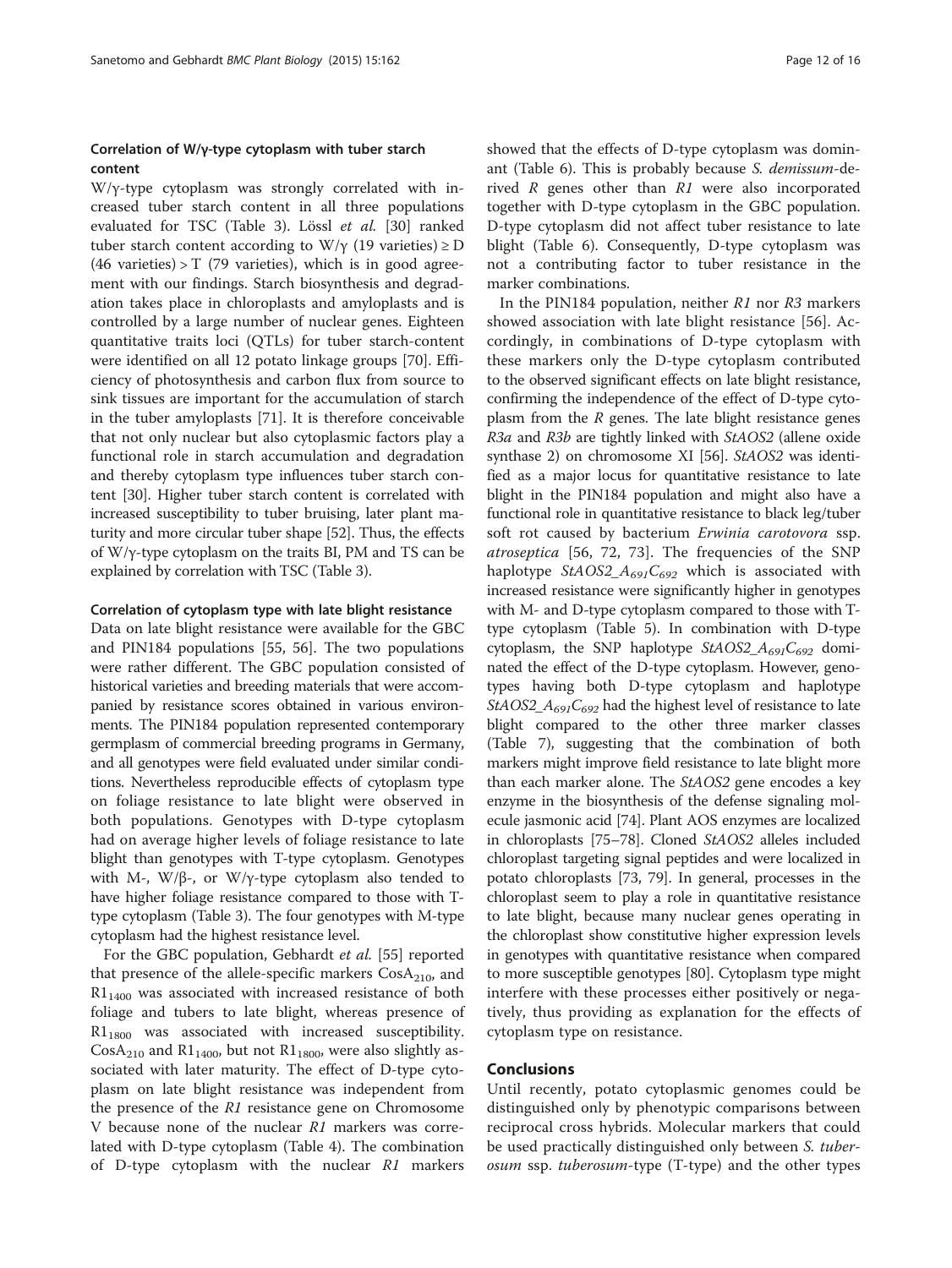[[7, 9](#page-14-0), [81, 82](#page-15-0)]. The new PCR-based technique distinguishes several potato cytoplasm types, and is simple, inexpensive and rapid, thereby facilitating large-scale cytoplasmic surveys in a short period of time [[32\]](#page-14-0). Applying this technique to a large collection of European potatoes, we show that the use of M-, A- and P-type cytoplasm of Andean primitive cultivated potatoes was very limited in European potato breeding. Instead, the male-sterility-inducing D- and W/γ-type cytoplasm have been extensively used. The genetic basis of the cultivated potato could be broadened by introgression of cultivars with M- A- and P-type cytoplasm.

Thanks to the fact that phenotypic data for several important agronomic traits were available for the majority of the collection genotyped in this study for cytoplasm type, it was possible to assess for the first time whether cytoplasm type affects agronomic performance. D- and W/γ-type cytoplasm showed positive correlations with tuber starch content and foliage resistance to late blight. We identified four breeding clones with high resistance to late blight, which had the M-type cytoplasm. The Mtype cytoplasm is a major cytoplasm among ancestral wild species of cultivated potatoes [[34](#page-14-0)], but is rarely found in modern varieties [[32\]](#page-14-0). The M-type cytoplasmic genome might have a direct function in resistance or is just co-inherited with other, unknown nuclear resistance factors. Identifying the cytoplasm types and verifying their relationships with phenotypic differences will contribute to the understanding of cytoplasmic genome diversity and function. Cytoplasm type is a novel DNA-based marker that can be used in combination with nuclear markers, for more efficient germplasm enhancement in potato.

# Methods

# Plant materials and phenotypic data

A total of 1,383 tetraploid genotypes consisting of 856 varieties and 527 breeding clones were determined for the cytoplasm type (Tables [1,](#page-2-0) [2](#page-3-0) and Additional file [1](#page-13-0): Table S1). These consisted of six populations, five of which have been used for association mapping: 205 genotypes selected for variation of susceptibility to tuber bruising [[52](#page-15-0)] here referred to as the 'BRUISE' population, 228 genotypes selected for variation of chip quality [[50, 51\]](#page-15-0) referred to as the 'CHIPS-ALL' population, a gene bank collection of 536 genotypes with passport data for late blight resistance and plant maturity [[55\]](#page-15-0) referred to as the 'GBC' population, 40 genotypes selected for high and low processing quality [[53](#page-15-0)] referred to as the 'SUGAR40' population, and 184 genotypes selected for variation of late blight resistance [[56\]](#page-15-0) referred to as the 'PIN184' population. The sixth population of 190 genotypes was named 'EURO-CUL' (European cultivars), included 140 varieties grown between 1987 and 1994 in the field at Scharnhorst (outstation of the MPI for Plant Breeding Research), 121 of which were used by Görg et al. [[83](#page-15-0)] for variety identification, 10 varieties collected in the summer 2013 at the demonstration garden of the Max Planck Institute for Plant Breeding Research at Cologne, 29 varieties and three breeding clones received between 2001 and 2013 from the IPK Genebank, Germany, and the remaining 8 varieties obtained from various sources.

Evaluation data for several quantitative agronomic traits were available for these populations except EURO-CUL (Table [1](#page-2-0)). These phenotypic data were used in this study to evaluate effects of different cytoplasmic DNA types. The BRUISE population has been phenotyped for susceptibility to black spot bruising upon mechanical impact, measured as bruising index (BI) and starch corrected bruising (SCB), plant maturity (PM), tuber shape (TS), tuber starch content (TSC) and tuber yield (TY) [[52\]](#page-15-0). The CHIPS-ALL population has been evaluated for chip quality after harvest (CQA) and after 3 months storage at 4 °C (CQS), TSC, tuber yield (TY) and starch yield  $(TSY = TSC \times TY)$  [[51\]](#page-15-0). Scores between 1 and 9 for plant maturity (PM), foliage resistance to late blight (RLBF) and tuber resistance to late blight (RLBT) were available for the GBC population [[55\]](#page-15-0). This population has been genotyped with four nuclear DNA markers selected based on linkage to QTL for resistance to late blight and plant maturity for association analysis [\[55](#page-15-0)]. Markers CosA, and GP179, and the R1 gene for resistance to late blight [[84](#page-15-0)–[86\]](#page-15-0) are located within 1 cM on potato chromosome V in a "hot spot" for pathogen resistance [[87](#page-15-0)]. Phenotypic traits available for the PIN184 population were the relative area under disease progress curve (rAUDPC) for field infestation of Phytophthora infestans, plant maturity (PM) and maturity corrected resistance (MCR) [[56\]](#page-15-0). In addition, the PIN184 population has been evaluated for tuber starch content (TSC) by measuring the specific gravity. Adjusted entry means for TSC across environments were estimated as described [[56\]](#page-15-0). The PIN184 population has been genotyped among others with the nuclear marker CosA, two allele specific markers derived from the R3a and R3b late blight resistance genes and SNPs at position 691 and 692 of the StAOS2 gene, which were associated with field resistance to late blight [[56\]](#page-15-0). Tuber reducing sugar content (RSC) before and after cold storage has been determined in the SUGAR40 panel [[53](#page-15-0)]. Note that although plant maturity (PM) has always been scored by a 1–9 scale, in the BRUISE population PM was scored from very early (score 1) to very late (score 9), while in the GBC and PIN184 populations PM was scored from very late (score 1) to very early (score 9). Where phenotypic data are based on trials in several environments (BRUISE, CHIPS-ALL, PIN184), the adjusted means were used in the present study.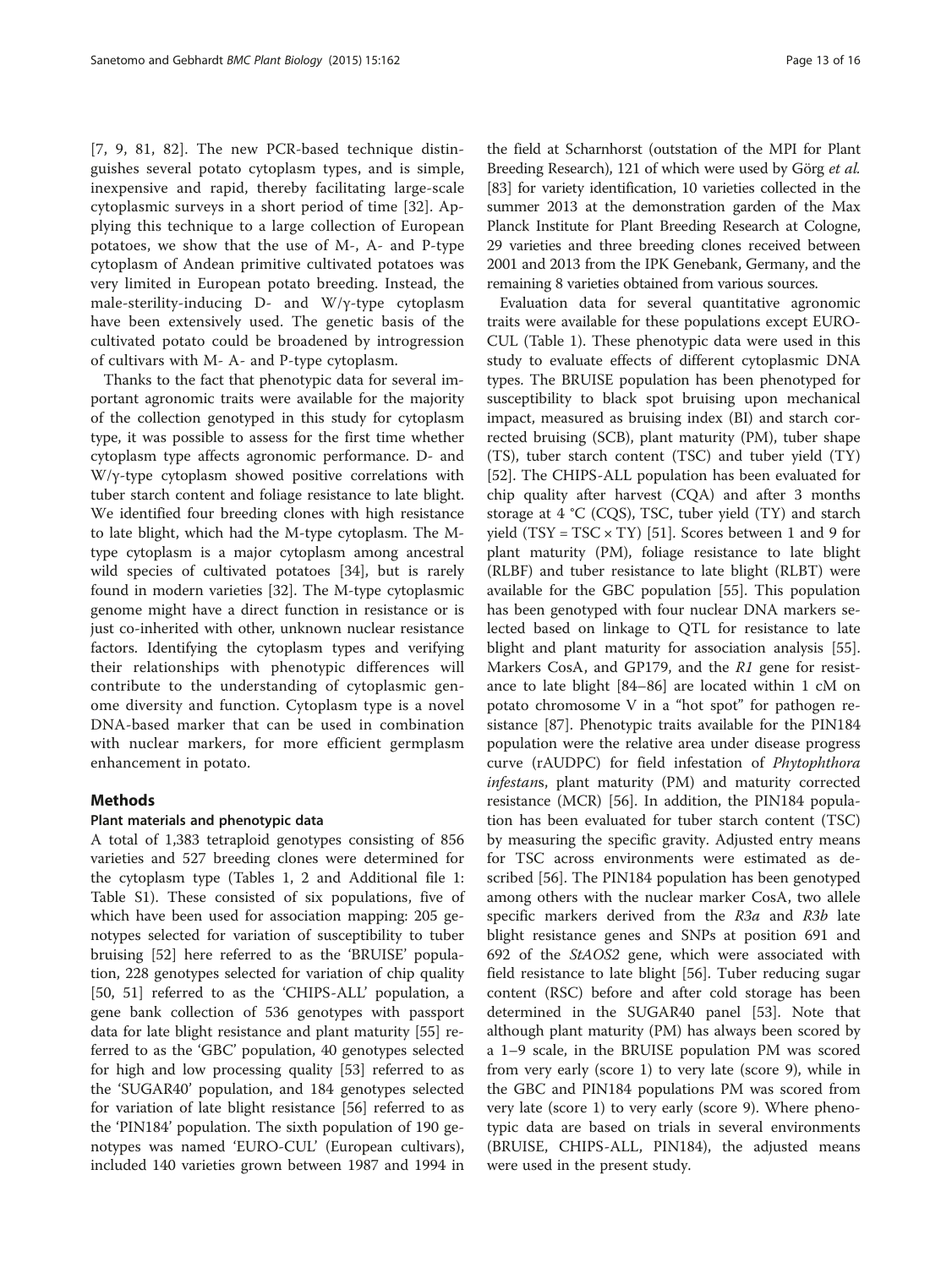#### <span id="page-13-0"></span>Determination of cytoplasm types

Genomic DNA was extracted from 10 to 30 mg of freeze-dried leaf tissue from each EURO-CUL genotype using MagAttract 96 DNA Plant kit (Qiagen, Hilden, Germany) and the supplier's protocol. Cytoplasmic markers T, S, SAC, A and D for cytoplasm type determination and marker detection procedures were performed as described in Hosaka and Sanetomo [\[32\]](#page-14-0) with the following modifications. The PCR reaction was performed in 5 μl total volume, consisting of 1 μl template DNA (approximately 20 ng/μl), 0.2 mM dNTPs, 2 mM MgCl<sub>2</sub>, 1 U of Taq DNA polymerase (PEQ LAB), and 0.5 μl each of  $10\times$  forward primer mix and  $10\times$  reverse primer mix (6 μM for T, S, and SAC markers and 10 μM for A and D markers). PCR thermal conditions were as follows: 3 min at 94 °C, followed by 35 cycles of 30 s at 94 °C, 30 s at 60 °C, and 1 min and 45 s at 72 °C, and terminated with one cycle of 7 min at 72 °C. After the PCR reaction, the samples were mixed with 5 μl digestion mix including 1 μl 10× FastDigest buffer (Fermentas) and 5 U FastDigest BamHI (Fermentas). Restriction digestions were performed at 37 °C in the thermal cycler for at least 10 min. After BamHI digestion, samples with 10 μl volume were mixed with 3 μl Orange dye (Sigma) and loaded on a 3 % agarose gel in 1× TBE buffer (89 mM Tris–borate, 89 mM boric acid, and 2 mM EDTA). mtDNA types α, β, and γ were distinguished using the ALM\_4/ALM\_5 primers as described in [\[30](#page-14-0)]. 0.5 μl of 10× primer mix in the PCR reaction were replaced by 0.5 μl each of 10  $μ$ M ALM\_4 and ALM\_5 primers. According to Lössl et al. [[30](#page-14-0)], presence of a single 2.4 kb band or a single 1.6 kb band corresponds to α-type or β-type mtDNA, respectively, while band absence indicates γ-type mtDNA.

#### Statistic analysis

Effects of different cytoplasm types on parametric agronomic traits (TY, TSC, TSY, SCB, rAUDPC and MCR) were analyzed by a one-way analysis of variance (one-way ANOVA) test. If significant differences were found at the 5 % level, cytoplasm types were compared using Tukey's test. Nonparametric traits showing the difference of the group variances by Bartlett test (PM, TS, CQA, CQS, PM, RLBE, RLBT, RSC and BI) were analyzed using Welch's test. If significant differences were found at 5 % level, each pair of cytoplasm types was compared by a Kruskal-Wallis test. Note that not all genotypes determined for cytoplasm types had phenotypic data, so that the number of genotypes (n) in the populations differed between traits (Table [3\)](#page-4-0).

Nuclear markers scored in the GBC and PIN184 populations were analyzed for correlation with the presence or absence of the marker for D-type cytoplasm (Table [4](#page-6-0)). For the SNP marker StAOS2\_SNP691/692, a combination of adenine at position 691 and cytosine at position 692 was regarded as the  $StAOS2\_A_{691}C_{692}$  haplotype. Allele frequency was calculated by totalizing allele dosage of  $StAOS2_A_{691}C_{692}$  over all genotypes in a group and then dividing by the total number of chromosomes (=number of genotypes in the group  $\times$  4). The allele frequencies of different cytoplasm types were compared by a Welch's analysis. Each pair was compared using Kruskal-Wallis test (Table [5](#page-7-0)). Combined effects of each nuclear marker and the D-marker on late blight resistance and plant maturity were analyzed. Four marker classes +/+, +/-, -/+, and -/- were tested by Welch's test for significant differences, where 'plus' indicates the presence and 'minus' the absence of the marker, irrespective of allele dosage. If significant differences were found among marker classes, two-way ANOVA with the nuclear marker and the D-type cytoplasm as different factors was performed. All statistical analyses were conducted using JMP software (SAS Institute, Inc.).

#### Availability of supporting data

The data sets supporting the results of this article are included within the article and its additional files, Additional file 1 and Additional file 2.

# Additional files

[Additional file 1: Table S1.](http://www.biomedcentral.com/content/supplementary/s12870-015-0545-y-s1.xlsx) The cytoplasm types of all European varieties and breeding clones. Sheet 1 shows the cytoplasm types of European varieties. Sheet 2 shows the cytoplasm types of European breeding clones.

[Additional file 2: Table S2.](http://www.biomedcentral.com/content/supplementary/s12870-015-0545-y-s2.docx) A list of duplicated varieties with different cytoplasm types. Sixteen varieties duplicated in at least two populations had different cytoplasm types.

#### Abbreviations

PVY: Potato virus Y; PVX: Potato virus X; PCR: Polymerase chain reaction; QTL: Quantitative trait locus; SNPs: Single nucleotide polymorphisms; StAOS2: Allene Oxide Synthase 2; mtDNA: Mitochondrial DNA; BI: Bruising index; SCB: Starch corrected bruising; PM: Plant maturity; TS: Tuber shape; TSC: Tuber starch content; TY: Tuber yield; CQA: Chip quality after harvest; CQS: Chip quality after 3 months storage at 4 °C; RSC: Tuber reducing sugar content; RLBF: Foliage resistance to late blight; RLBT: Tuber resistance to late blight; MCR: Maturity corrected resistance; rAUDPC: Relative area under disease progress curve; CIP: Centro International de la Papa (International Potato Center).

#### Competing interests

The authors declare that they have no competing interests.

#### Authors' contributions

RS carried out the cytoplasm type determination and correlation analysis with agronomic traits, and drafted the manuscript. CG provided populations, participated in study design and coordination and helped to draft the manuscript. All authors read and approved the final manuscript.

#### Authors' information

RS is an Assistant Professor affiliated to Potato Germplasm Enhancement Laboratory at Obihiro University of Agriculture and Veterinary Medicine. CG is the Research Group Leader of the Potato Genome Analysis Group, Department of Plant Breeding and Genetics, Max-Planck Institute for Plant Breeding Research.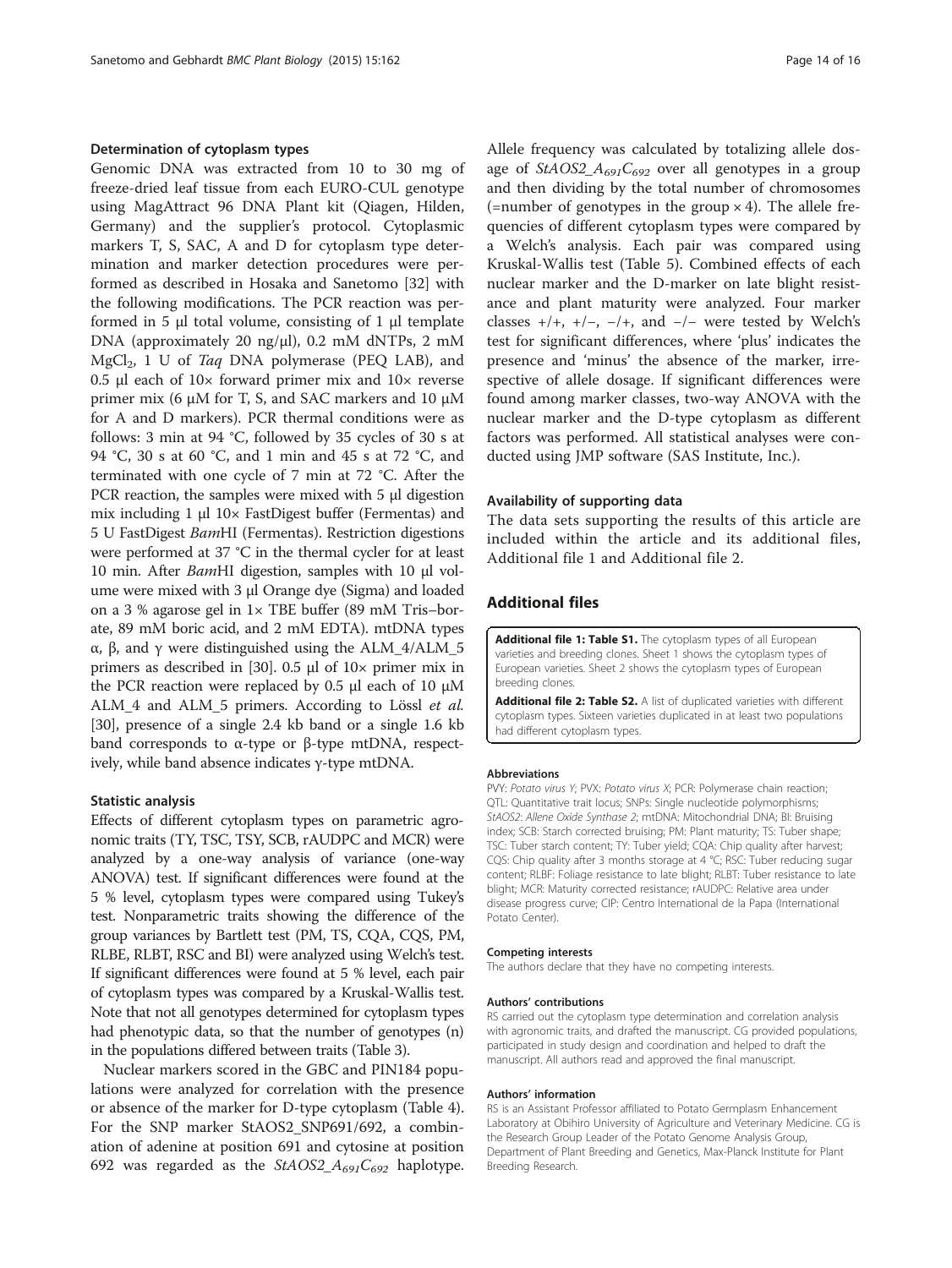#### <span id="page-14-0"></span>Acknowledgements

This work was carried out when R. S. stayed as a Guest Scientist for 10 months at the Max-Planck Institute for Plant Breeding Research, Cologne, Germany, with C. G. We thank Kazuyoshi Hosaka for kindly reading and checking earlier versions of the manuscript, and Hans-Reinhard Hofferbert and Eckhard Tacke for providing pollen fertility data. This study was financially supported by Calbee Inc., Hokkaido Potato Growers Association, Kewpie Corp., KENKO Mayonnaise Co., Ltd., and Japan Snack Cereal Foods Association, and by the Max-Planck Society.

#### Author details

<sup>1</sup>Obihiro University of Agriculture and Veterinary Medicine, Potato Germplasm Enhancement Laboratory, West 2-11, Inada, Obihiro, Hokkaido 080-8555, Japan. <sup>2</sup>Max-Planck Institute for Plant Breeding Research, Department of Plant Breeding and Genetics, Carl von Linné Weg 10, 50829 Cologne, Germany.

#### Received: 16 March 2015 Accepted: 10 June 2015 Published online: 26 June 2015

#### References

- 1. Chase CD. Cytoplasmic male sterility: a window to the world of plant mitochondrial-nuclear interactions. Trends Genet. 2007;23:81–90.
- 2. Palmer JD, Jansen RK, Michaels HJ, Chase MW, Manhart JR. Chloroplast DNA variation and plant phylogeny. Ann Missouri Bot Gard. 1988;75:1180–206.
- 3. Birky Jr CW. Uniparental inheritance of mitochondrial and chloroplast genes: mechanisms and evolution. Proc Natl Acad Sci U S A. 1995;92:11331–38.
- 4. Tsunewaki K. Genetic Diversity of the Cytoplasm in Triticum and Aegilops. Tokyo: Japan Soc Promot Sci; 1980.
- 5. Ross H. Potato Breeding Problems and Perspectives. Paul Parey: Berlin and Hamburg; 1986.
- 6. Plaisted RL, Hoopes RW. The past record and future prospects for the use of exotic potato germplasm. Am Potato J. 1989;66:603–27.
- 7. Spooner DM, Núñez J, Trujillo G, Herrera MDR, Guzmán F, Ghislain M. Extensive simple sequence repeat genotyping of potato landraces supports a major reevaluation of their gene pool structure and classification. Proc Natl Acad Sci U S A. 2007;104:19398–403.
- 8. Hawkes JG. The Potato: Evolution, Biodiversity and Genetic Resources. London: Belhaven Press; 1990.
- 9. Ames M, Spooner DM. DNA from herbarium specimens settles a
- controversy about origins of the European potato. Am J Bot. 2008;95:252–7. 10. Mendosa HA, Haynes FL. Genetic relationships among potato cultivars grown in the United States. HortSci. 1974;9:328–30.
- 11. Salaman RN. Breeding for immunity to late blight and other diseases in the potato. Edinburgh: Proc 7th Int Genet Congr 1939; 1941. p. 253–4.
- 12. Glendinning DR. Potato introductions and breeding up to the early 20th century. New Phytol. 1983;94:479–505.
- 13. Cockerham G. Potato breeding for virus resistance. Ann Appl Biol. 1943;30:105–8.
- 14. Ross H. Inheritance of extreme resistance to virus Y in Solanum stoloniferum and its hybrids with Solanum tuberosum. In: Proc Third Conf Potato Virus Diseases. 1958. p. 204–11.
- 15. Cockerham G. Genetical studies on resistance to potato viruses X and Y. Heredity. 1970;25:309–48.
- 16. Ross H. Die Vererbung der "Immunität" gegen das X-Virus in tetraploidem Solanum acaule. Carylogia. 1954;6(Suppl):1128–32.
- 17. Ellenby C. Resistance to the potato-root eelworm. Nature. 1948;162:704.
- Ellenby C. Tuber forming species and varieties of the genus Solanum tested for resistance to the potato root eelworm Heterodera rostochiensis Wollenweber. Euphytica. 1954;3:195–202.
- 19. Huijsman CA. Breeding for resistance to the potato root eelworm. II. Data on the inheritance of resistance in andigenum-tuberosum crosses obtained in 1954. Euphytica. 1955;4:133–40.
- 20. Frandsen NO. Resistenzzüchtung gegen pilzliche und bakterielle Krankheiten der Kartoffel. In: Kappert H, Rudorf H, editors. Handbuch der Pflanzenzüchtung. Berlin: Paul Parey; 1958. p. 71–97.
- 21. van Soest LJM, Seidewitz L. Evaluation data on tuber-bearing Solanum species. In Inst f Pflanzenbau u Pflanzenzüchtg der FAL Braunschweig u Stichting voor Plantenveredeling. Wageningen; 1981.
- 22. Schilberszky K. A new parasite causing potato wart disease (in German). Ber Dtsch Bot Ges. 1896;14:36–7.
- 23. Black W. Studies on the inheritance of resistance to wart disease (Synchytrium endobioticum (Schilb.) Perc.) in potatoes. J Genet. 1935;30:127–46.
- 24. Sanford JC, Hanneman Jr RE. Reciprocal differences in the photoperiod reaction of hybrid populations in Solanum tuberosum. Am Potato J. 1979;56:531–40.
- 25. Hoopes RW, Plaisted RL, Cubillos AG. Yield and fertility of reciprocal-cross Tuberosum-Andigena hybrids. Am Potato J. 1980;57:275–84.
- 26. Sanford JC, Hanneman Jr RE. Large yield differences between reciprocal families of Solanum tuberosum. Euphytica. 1982;31:1–12.
- 27. Hilali A, Lauer FI, Veilleux RE. Reciprocal differences between hybrids of Solanum tuberosum Groups Tuberosum (haploid) and Phureja. Euphytica. 1987;36:631–9.
- 28. Maris B. Analysis of an incomplete diallel cross among three ssp. tuberosum varieties and seven long-day adapted ssp. andigena clones of the potato (Solanum tuberosum L.). Euphytica. 1989;41:163–82.
- 29. Hosaka K. Who is the mother of the potato? Restriction endonuclease analysis of chloroplast DNA of cultivated potatoes. Theor Appl Genet. 1986;72:606–18.
- 30. Lössl A, Götz M, Braun A, Wenzel G. Molecular markers for cytoplasm in potato: male sterility and contribution of different plastid-mitochondrial configurations to starch production. Euphytica. 2000;116:221–30.
- 31. Hosaka K. Distribution of the 241 bp deletion of chloroplast DNA in wild potato species. Am J Potato Res. 2002;79:119–23.
- 32. Hosaka K, Sanetomo R. Development of a rapid identification method for potato cytoplasm and its use for evaluating Japanese collections. Theor Appl Genet. 2012;125:1237–51.
- 33. Sukhotu T, Kamijima O, Hosaka K. Nuclear and chloroplast DNA differentiation in Andean potatoes. Genome. 2004;47:46–56.
- 34. Hosaka K, Sanetomo R. Comparative differentiation in mitochondrial and chloroplast DNA among cultivated potatoes and closely related wild species. Genes Genet Syst. 2009;84:371–8.
- 35. Mori K, Mukojima N, Nakao T, Tamiya S, Sakamoto Y, Sohbaru N, et al. Germplasm release: Saikai 35, a male and female fertile breeding line carrying Solanum phureja-derived cytoplasm and potato cyst nematode resistance (H1) and Potato virus Y resistance (Rychc) genes. Am J Potato Res. 2012;89:63–72.
- 36. Sanetomo R, Hosaka K. A maternally inherited DNA marker, descended from Solanum demissum ( $2n = 6x = 72$ ) to S. tuberosum ( $2n = 4x = 48$ ). Breed Sci. 2011;61:426–34.
- 37. Hosaka K, Sanetomo R. Application of a PCR-based cytoplasm genotyping method for phylogenetic analysis in potato. Am J Potato Res. 2014;91:246–53.
- 38. Hanson MR, Bentolila S. Interactions of mitochondrial and nuclear genes that affect male gametophyte development. Plant Cell. 2004;16:S154–69.
- 39. Sofi PA, Rather AG, Wani SA. Genetic and molecular basis of cytoplasmic male sterility in maize. Commun Biometry Crop Sci. 2007;2:49–60.
- 40. Grun P, Ochoa C, Capage D. Evolution of cytoplasmic factors in tetraploid cultivated potatoes (Solanaceae). Am J Bot. 1977;64:412–20.
- 41. Brown CR. Tetrad sterility: a cytoplasmic-genic male sterility attractive to bumblebees. Interlaken: Proc 9th Trien conf Eur Assn Potato Res; 1984. p. 101–2.
- 42. Ortiz R, Iwanaga M, Peloquin SJ. Male sterility and 2n pollen in 4x progenies derived from  $4x \times 2x$  and  $4x \times 4x$  crosses in potatoes. Potato Res. 1993;36:227–36.
- 43. Song YS, Schwarzfischer A. Development of STS markers for selection of extreme resistance (Ry<sub>sto</sub>) to PVY and maternal pedigree analysis of extremely resistant cultivars. Am J Potato Res. 2008;85:159–70.
- 44. Abdalla MMF, Hermsen JGT. The plasmon-genic basis of pollen lobedness and tetrad sterility in Solanum verrucosum hybrids and duplicate linkage groups. Genetica. 1971;42:261–70.
- 45. Grun P, Aubertin M, Radlow A. Multiple differentiation of plasmons of diploid species of Solanum. Genetics. 1962;47:1321–33.
- Dionne LA. Cytoplasmic sterility in derivatives of Solanum demissum. Am Potato J. 1961;38:117–20.
- 47. Provan J, Powell W, Dewar H, Bryan G, Machray GC, Waugh R. An extreme cytoplasmic bottleneck in the modern European cultivated potato (Solanum tuberosum) is not reflected in decreased levels of nuclear diversity. Proc R Soc Lond B. 1999;266:633–9.
- 48. Ortega F, Lopez-Vizcon C. Application of molecular marker-assisted selection (MAS) for disease resistance in a practical potato breeding programme. Potato Res. 2012;55:1–13.
- 49. Gebhardt C. Bridging the gap between genome analysis and precision breeding in potato. Trends Genet. 2013;29:248–56.